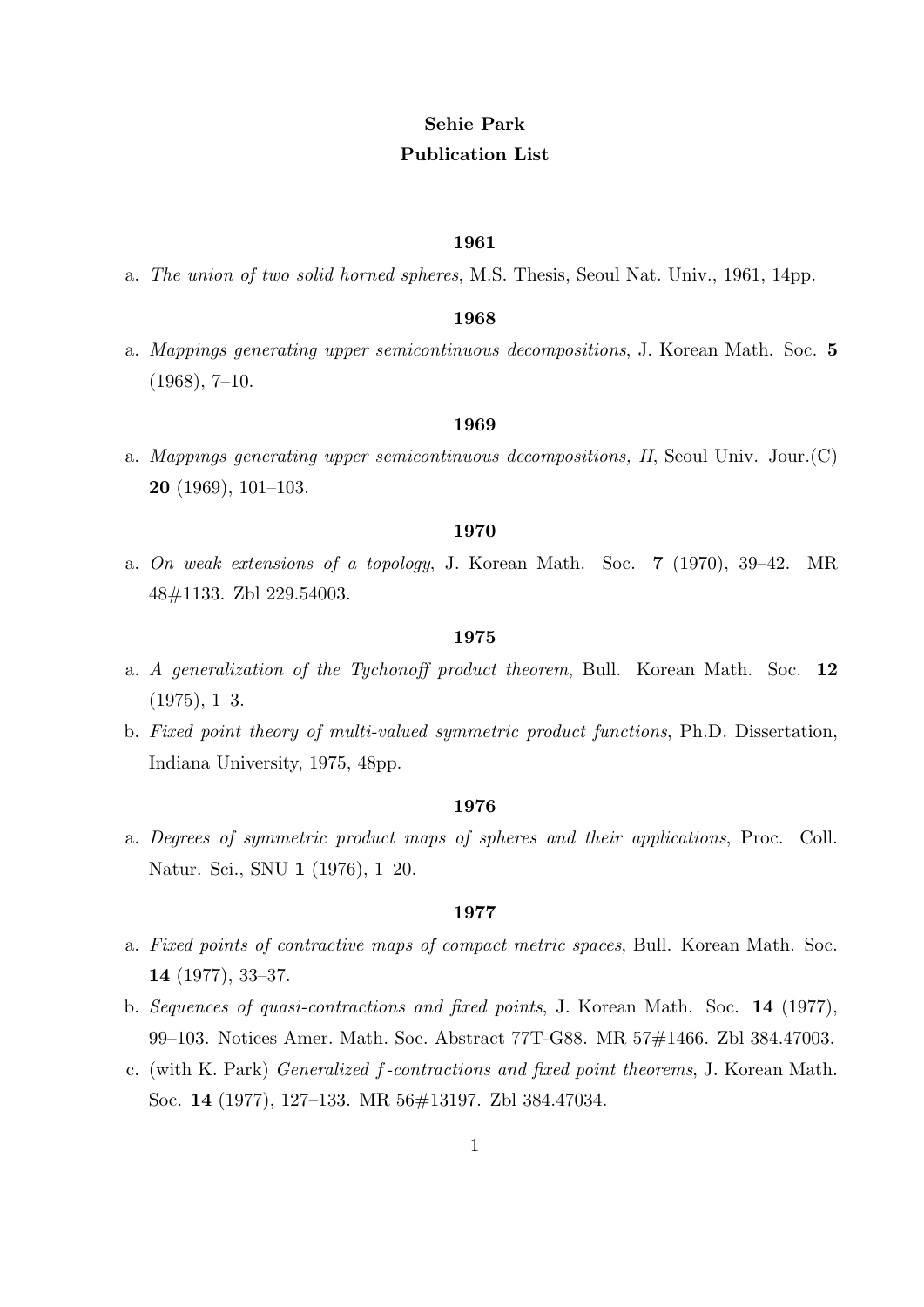- d. (with S.K. Kim and H. Lee) *Remarks on maps of contractive type*, Proc. Coll. Natur. Sci., SNU **2** (1977), 1–9.
- e. *A generalization of a theorem of Janos and Edelstein*, Proc. Amer. Math. Soc. **66** (1977), 344–346. Notices Amer. Math. Soc. Abstract 77T-G74. MR 56#13150. Zbl 366.54016.

- a. (with S. Yie) *Fixed points of commuting selfmaps of Hausdorff uniform spaces*, Proc. Coll. Natur. Sci., SNU **3** (1978), 1–5.
- b. (with S. Kasahara) *Fixed point theorems for mappings with a quasi-contractive iterate at a point*, Math. Sem. Notes, Kobe Univ. **6** (1978), 395–401. MR 80a:54084. Zbl 391.54030.
- c. *Fixed points of f-contractive maps*, Rocky Mountain J. Math. **8** (1978), 743–750. MR 80d:54059. Zbl 398.54030.
- d. (with J.A. Park) *On fixed and periodic points of generalized contraction pairs*, Proc. Coll. Natur. Sci., SNU **3** (1978), 137–143.

#### **1979**

- a. *On f-nonexpansive maps*, J. Korean Math. Soc. **16** (1979), 29–38. MR 80m:54060. Zbl 438.54038.
- b. *An extension of a fixed point theorem of Kasahara*, Math. Sem. Notes, Kobe Univ. **7** (1979), 85–89. MR 81g:54065. Zbl 425.54024.

- a. *A unified approach to fixed points of contractive maps*, J. Korean Math. Soc. **16** (1980), 95–105. MR 81g:54066. Zbl 431.54028.
- b. *On general contractive-type conditions*, J. Korean Math. Soc. **17** (1980), 131–140. MR 82e:54055. Zbl 448.54048.
- c. *On mappings with diminishing orbital diameters*, Proc. Coll. Natur. Sci., SNU **5**  $(1980), 1-7.$
- d. *Fixed points and periodic points of contractive pairs of maps*, Proc. Coll. Natur. Sci., SNU **5** (1980), 9–22. MR 83g:54061.
- e. (with B.E. Rhoades) *Some general fixed point theorems*, Acta Sci. Math. **42** (1980), 299–304. Notices Amer. Math. Soc. Abstract 79T-B95. MR 82a:54089. Zbl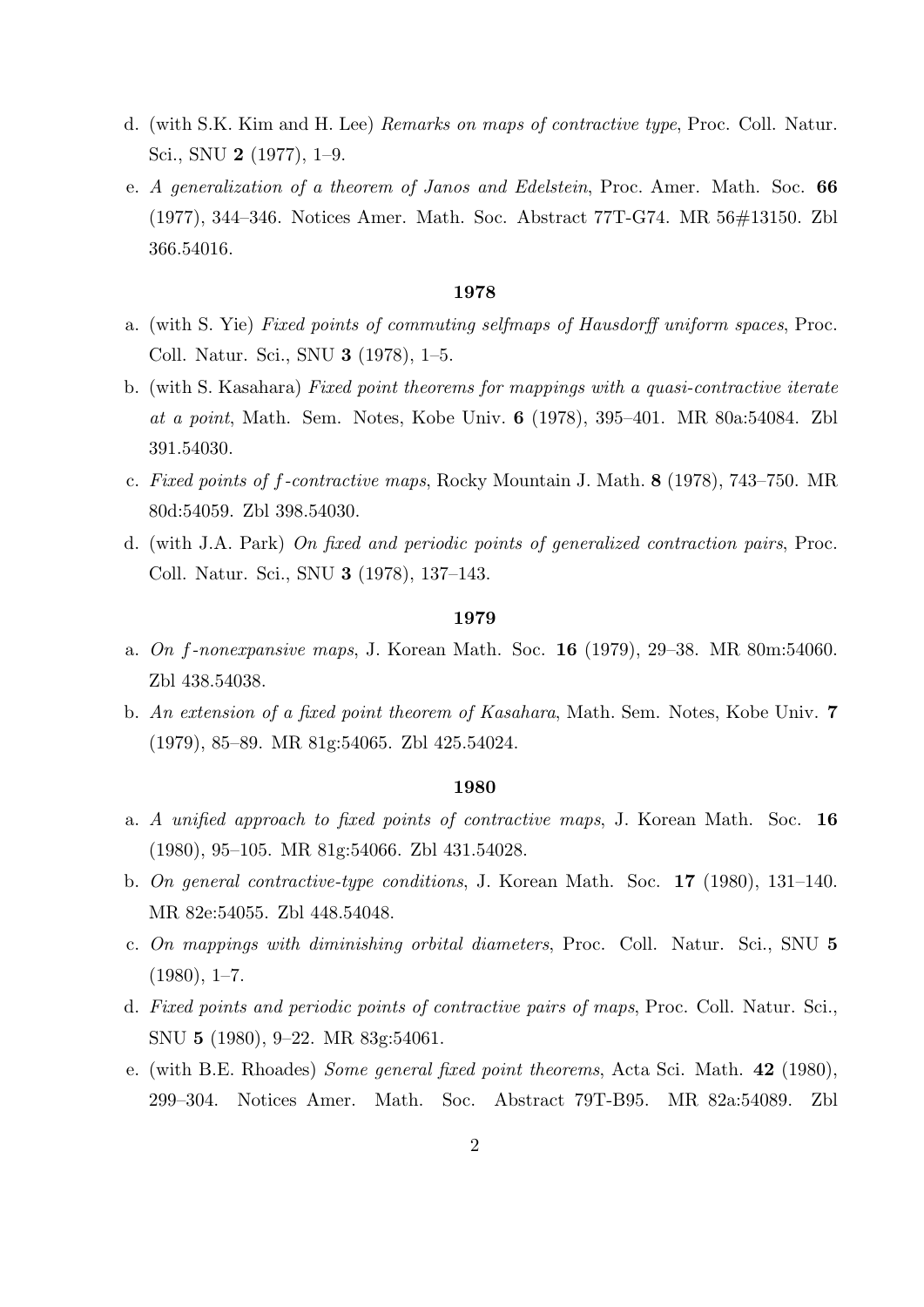449.54045.

#### **1981**

- a. (with B.E. Rhoades) *Meir-Keeler type contractive conditions*, Math. Japon. **26** (1981), 13–20. MR 82e:54056. Zbl 454.54030.
- b. *A general principle of fixed point iterations on compact intervals*, J. Korean Math. Soc. **17** (1981), 229–234. MR 82d:54054. Zbl 462.47040.
- c. (with B.E. Rhoades) *Extensions of some fixed point theorems of Hegedüs and Kasahara*, Math. Sem. Notes, Kobe Univ. **9** (1981), 113–117. Notices Amer. Math. Soc. Abstract 79T-B113. MR 82m:54057. Zbl 479.54023. *Corrigendum*: The same journal **11** (1983), 165. MR 85j:54074.
- d. *On densifying maps of metric spaces*, Honam Math. J. **3** (1981), 23–30.
- e. *On the asymptotic behavior of nonexpansive maps in Banach spaces*, Bull. Korean Math. Soc. **18** (1981), 1–2. MR 83c:47078. Zbl 527.47036.
- f. (with B.E. Rhoades) *Some fixed point theorems*, Sem. in Math. Lecture Note Series, Yonsei Univ. **2** (1981), 113–125.
- g. (with S. Hong) *Fixed and periodic points of generalized contraction pairs*, Proc. Coll. Natur. Sci., SNU **6** (1981), 25–31. MR 85k:54053.
- h. *Remarks on F.E. Browder's fixed point theorems of contractive type*, Proc. Coll. Natur. Sci., SNU **6** (1981), 47–51. MR 86a:54054.
- i. (with J.S. Bae) *Extension of a fixed point theorem of Meir and Keeler*, Arkiv för Mat. **19** (1981), 223–228. MR 83e:54048. Zbl 483.47040.
- j. *A coincidence theorem*, Bull. Acad. Polon. Sci. **29** (1981), 21-23. MR 83b:54061. Zbl 491.54039.

- a. (with B.E. Rhoades) *Extensions of some fixed point theorems of Fisher and Janos*, Bull. Acad. Polon. Sci. **30** (1982), 167–169. MR 83j:54046. Zbl 503.54050.
- b. (with J. Yoon) *Remarks on fixed point theorems on star-shaped sets*, J. Korean Math. Soc. **18** (1982), 135–140. MR 83k:54054. Zbl 485.54035.
- c. *A note on a theorem by Maiti and Babu*, Math. Sem. Notes, Kobe Univ. **10** (1982), 743–745.
- d. *On Kasahara's extension of the Caristi-Kirk fixed point theorem*, Math. Japon. **27** (1982), 509–512. MR 83m:54084. Zbl 483.54028.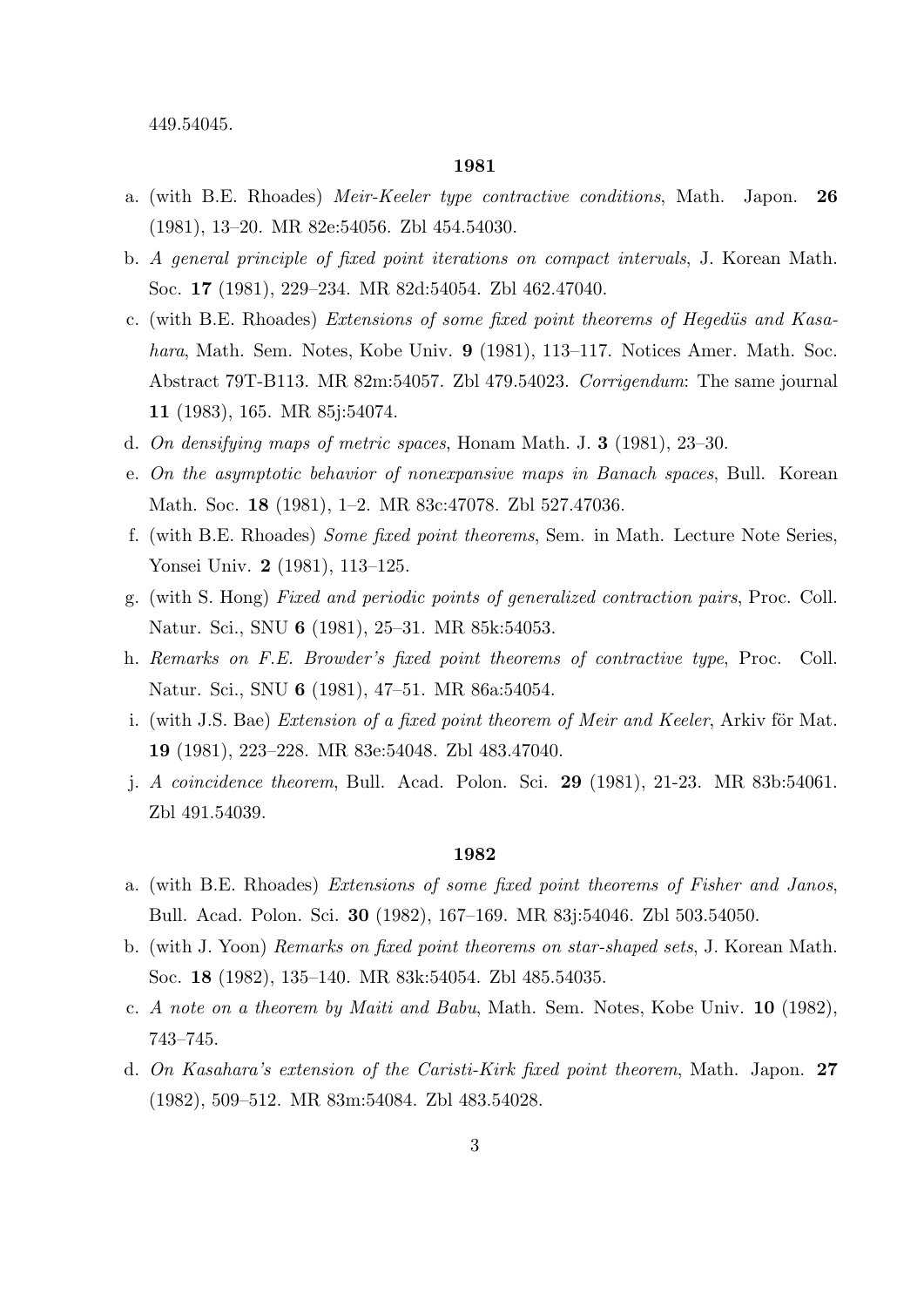- e. *Remarks on subsequential limit points of a sequence of iterates*, J. Korean Math. Soc. **19** (1982), 19–22. MR 85h:54087. Zbl 497.54045.
- f. (with J. Yoon) *On the Downing-Kirk generalization of Caristi's theorem*, Proc. Coll. Natur. Sci., SNU **7** (1982), 1–3.

- a. *On extensions of the Caristi-Kirk fixed point theorem*, J. Korean Math. Soc. **19** (1983), 143–151. MR 85c:54083. Zbl 526.54032.
- b. (with J.S. Bae) *Remarks on the Caristi-Kirk fixed point theorem*, Bull. Korean Math. Soc. **19** (1983), 57–60. MR 85c:54075. Zbl 519.54032.
- c. (with B.G. Kang) *On Banach type fixed point theorems in generalized complete metric spaces*, Proc. Coll. Natur. Sci., SNU **8** (1983), 29–37.
- d. (with W.K. Kim) *On the Frum-Ketkov type fixed point theorems*, Bull. Korean Math. Soc. **20** (1983), 5–8. MR 85k:47103. Zbl 545.47035.
- e. (with S. Yie) *Dimensions of G-product spaces*, Proc. Coll. Natur. Sci., SNU **8** (1983), 13–16.
- f. *A note on "Generalized iteration process" by T. Hu and G.-S. Yang*, Bull. Korean Math. Soc. **20** (1983), 69–70. MR 85j:26005. Zbl 597.47037.
- g. (with K.P. Moon) *On generalized Meir-Keeler type contractive conditions*, J. Nat. Acad. Sci. Korea **22** (1983), 31–41.

- a. (with W.K. Kim) *Extensions of the weak contractions of Dugundji and Granas*, J. Korean Math. Soc. **21** (1984), 1–7. MR 85m:54052. Zbl 555.54027.
- b. (with J.A. Park) *Surjectivity of ϕ-accretive operators*, Proc. Amer. Math. Soc. **90** (1984), 289–292. MR 85e:47090. Zbl 562.47042.
- c. *Characterizations of metric completeness*, Colloq. Math. **49** (1984), 21–26. MR 86d: 54042. Zbl 556.54021.
- d. *Remarks on fixed point theorems of Downing and Kirk for set-valued mapping in metric and Banach spaces*, Bull. Korean Math. Soc. **21** (1984), 55–60. MR 86c:54045. Zbl 555.54028.
- e. (with G.T. Jin) *Fixed points, inward maps, and star-shaped sets*, Ann. Math. Stat. **12** (1984), 45–53.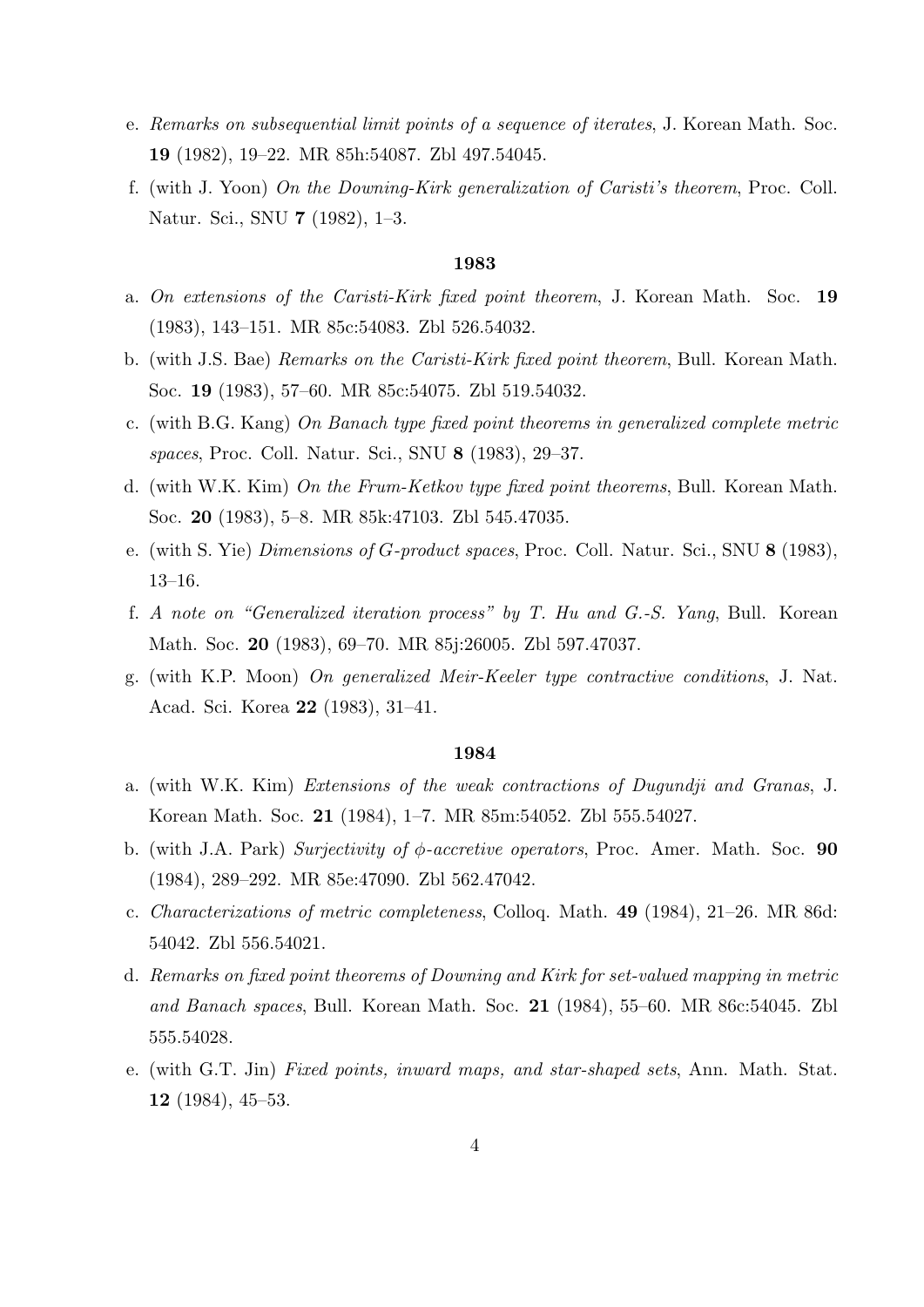- a. (with S. Yie) *Remarks on the Ekeland type fixed point theorem and directional contractions*, Math. Japon. **30** (1985), 435–439. MR 87h:54091. Zbl 582.47045.
- b. (with J.A. Park) *Remarks on surjectivity of ϕ-accretive operators*, Bull. Korean Math. Soc. **22** (1985), 99–100. MR 87f:47086. Zbl 586.47053.
- c. (with J.S. Bae) *On the Ray-Walker extension of the Caristi-Kirk fixed point theorem*, Nonlinear Analysis, TMA **9** (1985), 1135–1136. MR 87d:47072. Zbl 533.54029 (533.54030), 569.54042.
- d. *On fixed points of set-valued directional contractions*, Internat. J. Math. & Math. Sci. **8** (1985), 663–667. MR 87h:54090. Zbl 586.54051.
- e. *Some applications of Ekeland's variational principle to fixed point theory*, Approximation Theory and Applications (S.P. Singh, ed.), Pitman Res. Notes Math. **133** (1985), pp.159–172. MR 87j:41002, 88c:47116. Zbl 582.47046*<sup>∗</sup>* .

## **1986**

- a. *Equivalent formulations of Ekeland's variational principle for approximate solutions of minimization problems and their applications*, Operator Equations and Fixed Point Theorems (S.P. Singh *et al*., eds.), MSRI-Korea Publ. **1** (1986), pp.55–68.
- b. *Countable compactness, l.s.c. functions, and fixed points*, J. Korean Math. Soc. **23** (1986), 61–66. MR 88k:54075. Zbl 593.54044.
- c. (with B.E. Rhoades) *Comments on characterizations for metric completeness*, Math. Japon. **31** (1986), 95–97. MR 87m:54125. Zbl 593.54047.
- d. (with J.A. Park) *Surjectivity of generalized ϕ-accretive operators*, Proc. Symp. Pure Math. Amer. Math. Soc. **45** (1986), Pt.2, 255–259. MR 87f:00018b, 88e:47098. Zbl 593.47050.
- e. (with S. Yie) *On certain Lipschitzian involutions in Banach spaces*, J. Korean Math. Soc. **23** (1986), 217–222. MR 88m:47090. Zbl 621.47051.
- f. (with S. Yie) *Fixed points of rotative Lipschitzian maps*, Bull. Korean Math. Soc. **23** (1986), 155–160. MR 88k:47075. Zbl 621.47052.

#### **1987**

a. *Common fixed points of maps on topological vector spaces having sufficiently many linear functionals*, J. Korean Math. Soc. **24** (1987), 59–63. MR 88e:47101. Zbl 634.47054.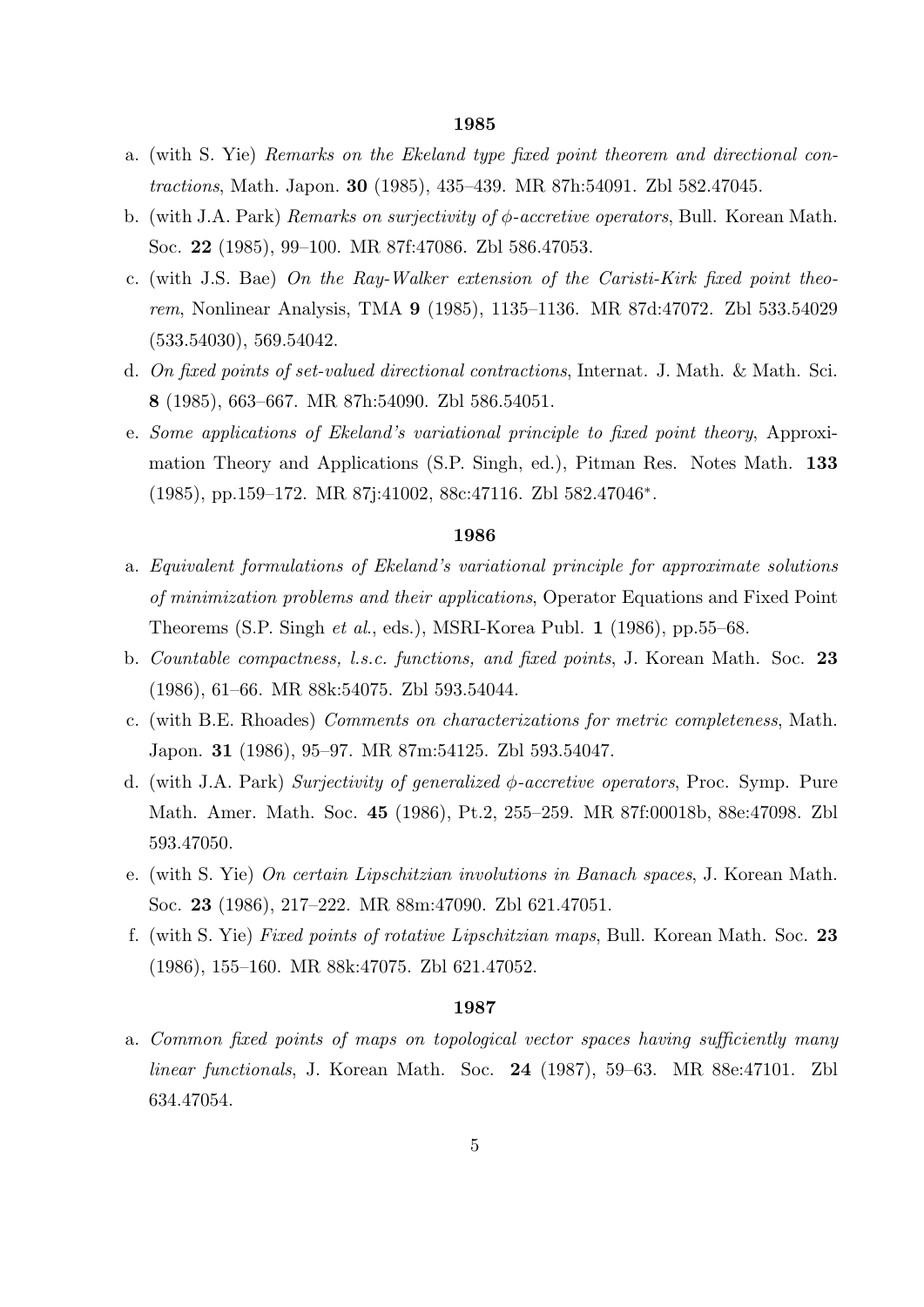- b. *On generalizations of Ky Fan's theorems on best approximations*, Numer. Funct. Anal. and Optimiz. **9** (1987), 619–628. MR 88h:41044. Zbl 642.41017.
- c. *Equivalent formulations of Zorn's lemma and other maximum principles*, J. Korea Soc. Math. Educ. **25** (1987), 19–24.
- d. *Partial orders and metric completeness*, Proc. Coll. Natur. Sci., SNU **12** (1987), 11–17.
- e. (with W. K. Kim) *On generalized KKM-theorems*, J. Korean Math. Soc. **24** (1987), 199–206. MR 89a:47081. Zbl 813.47062.
- f. (with J.A. Park) *Some approximations of solutions of the Lions-Stampacchia variational inequality*, Bull. Korean Math. Soc. **24** (1987), 127–129. MR 89d:47134. Zbl 693.47047.
- g. *Some general theorems on common fixed points*, Kobe J. Math. **4** (1987), 141–145. MR 89e:54095. Zbl 646.54043.
- h. (with B.E. Rhoades) *Comments on Istratescu's convex contraction maps and maps with convex diminishing diameters*, Jñānābha 17 (1987), 141–147. MR 89d:54038. Zbl 642.54043.

- a. (with B.E. Rhoades) *Some fixed point theorems for expansion mappings*, Math. Japon. **33** (1988), 129–132. MR 89d:54039. Zbl 642.54041.
- b. *Fixed point theorems on compact convex sets in topological vector spaces*, Contemp. Math. Amer. Math. Soc. **72** (1988), 183–191. MR 89c:00036, 89i:47111. Zbl 672. 47046.
- c. *Fixed point theorems for compact acyclic metric spaces*, Proc. Amer. Math. Soc. **103** (1988), 946–949. MR 89e:54096. Zbl 657.54030.
- d. (with B.E. Rhoades) *An equivalent form of the Caristi-Kirk-Browder theorem*, Bull. Math. Soc. Sci. Math. Roumanie **32** (1988), 159–160. MR 89k:54109. Zbl 648.54034.

- a. *Generalized Fan-Browder fixed point theorems and their applications*, Collec. of Papers Dedicated to J.G. Park, 1989, pp.51–77. MR 93d:00041, 93f:47074.
- b. *Generalizations of Ky Fan's matching theorems and their applications*, J. Math. Anal. Appl. **141** (1989), 164–176. MR 91b:47130. Zbl 681.47028.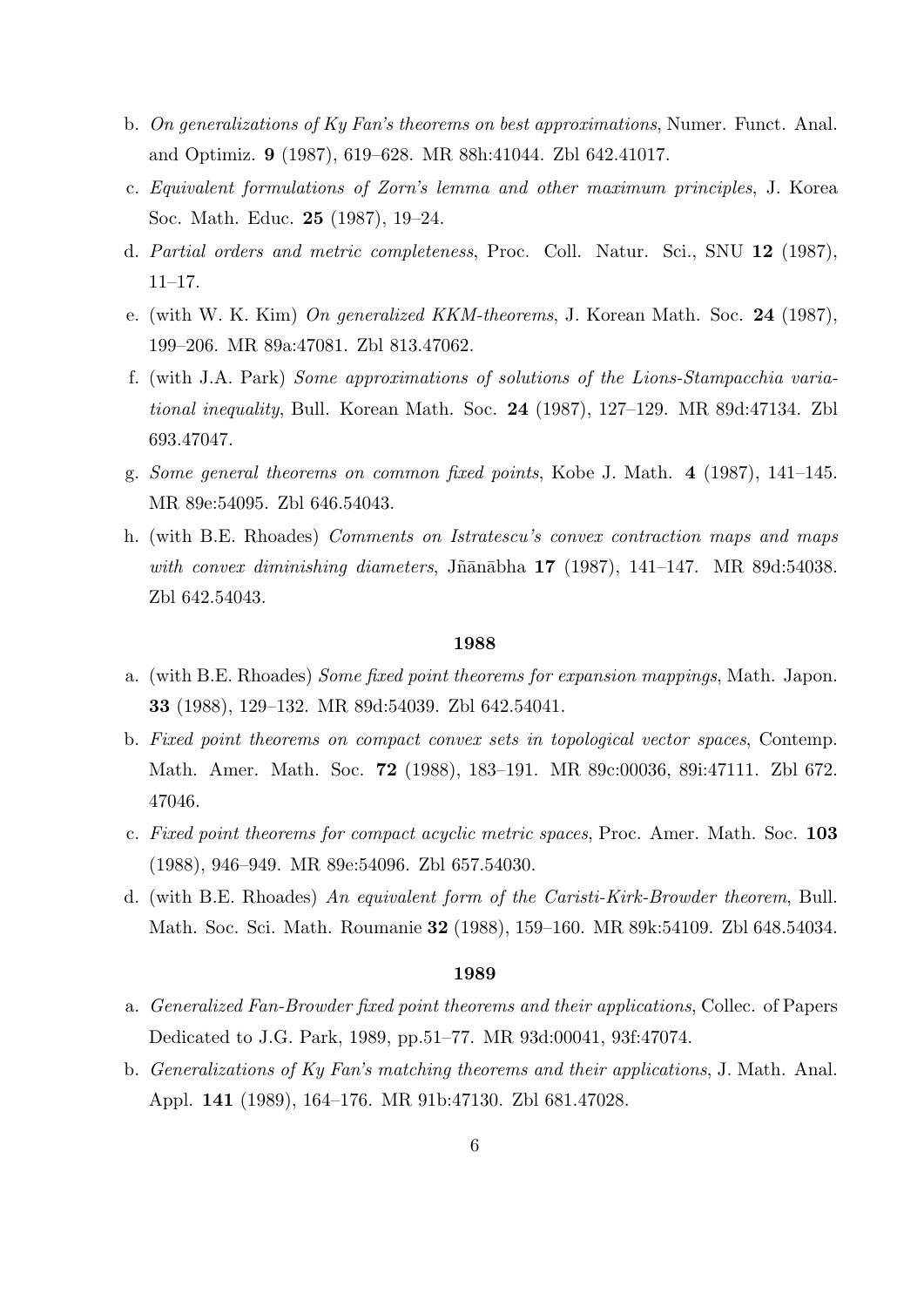- c. *On the Tychonoff-Fan type coincidence theorems*, Proc. Coll. Natur. Sci., SNU **14** (1989), 7–15.
- d. (with I. Kim) *Nonlinear variational inequalities and fixed point theorems*, Bull. Korean Math. Soc. **26** (1989), 139–149. MR 91a:47081. Zbl 701.49018.
- e. *Fixed point theorems on compact convex sets in topological vector spaces, II*, J. Korean Math. Soc. **26** (1989), 175–179. MR 90k:47117. Zbl 722.47051.
- f. *Generalized Brouwer-Kakutani type fixed point theorems*, Proc. Summer Symp., Conf. of Korean Scientists, 1989, pp.6–10.

- a. (with B.G. Kang) *On generalized ordering principles in nonlinear analysis*, Nonlinear Analysis, TMA **14** (1990), 159–165. MR 90m:54093. Zbl 712.54022.
- b. *Convex spaces and KKM families of subsets*, Bull. Korean Math. Soc. **27** (1990), 11–14. MR 91h:54065. Zbl 746.47036.
- c. (with S.K. Kim) *On generalized extremal principles*, Bull. Korean Math. Soc. **27** (1990), 49–52. MR 91e:49016. Zbl 716.49007.
- d. (with B.E. Rhoades and K.B. Moon) *On generalizations of the Meir-Keeler type contraction maps*, J. Math. Anal. Appl. **146** (1990), 482–494. MR 91b:54086. Zbl 711.54028.
- e. *Generalized matching theorems for closed coverings of convex sets*, Numer. Funct. Anal. and Optimiz. **11** (1990), 101–110. MR 91h:52001. Zbl 706.52001.
- f. *Fixed points of condensing inward multifunctions*, J. Korean Math. Soc. **27** (1990), 185–192. MR 92c:47071. Zbl 724.47035.
- g. *Necessary and sufficient conditions for the existence of solutions to operator equations*, Bull. Korean Math. Soc. **27** (1990), 151–155. MR 92b:47095. Zbl 722.47055.
- h. *Fixed point and coincidence theorems for u.h.c. multifunctions on convex sets*, Proc. Coll. Natur. Sci., SNU **15** (1990), 1–15.

- a. *Variational inequalities and extremal principles*, J. Korean Math. Soc. **28** (1991), 45–56. MR 92h:47094. Zbl 743.49004.
- b. *A generalization of the Brouwer fixed point theorem*, Bull. Korean Math. Soc. **28** (1991), 33–37. MR 92i:47069. Zbl 734.47033.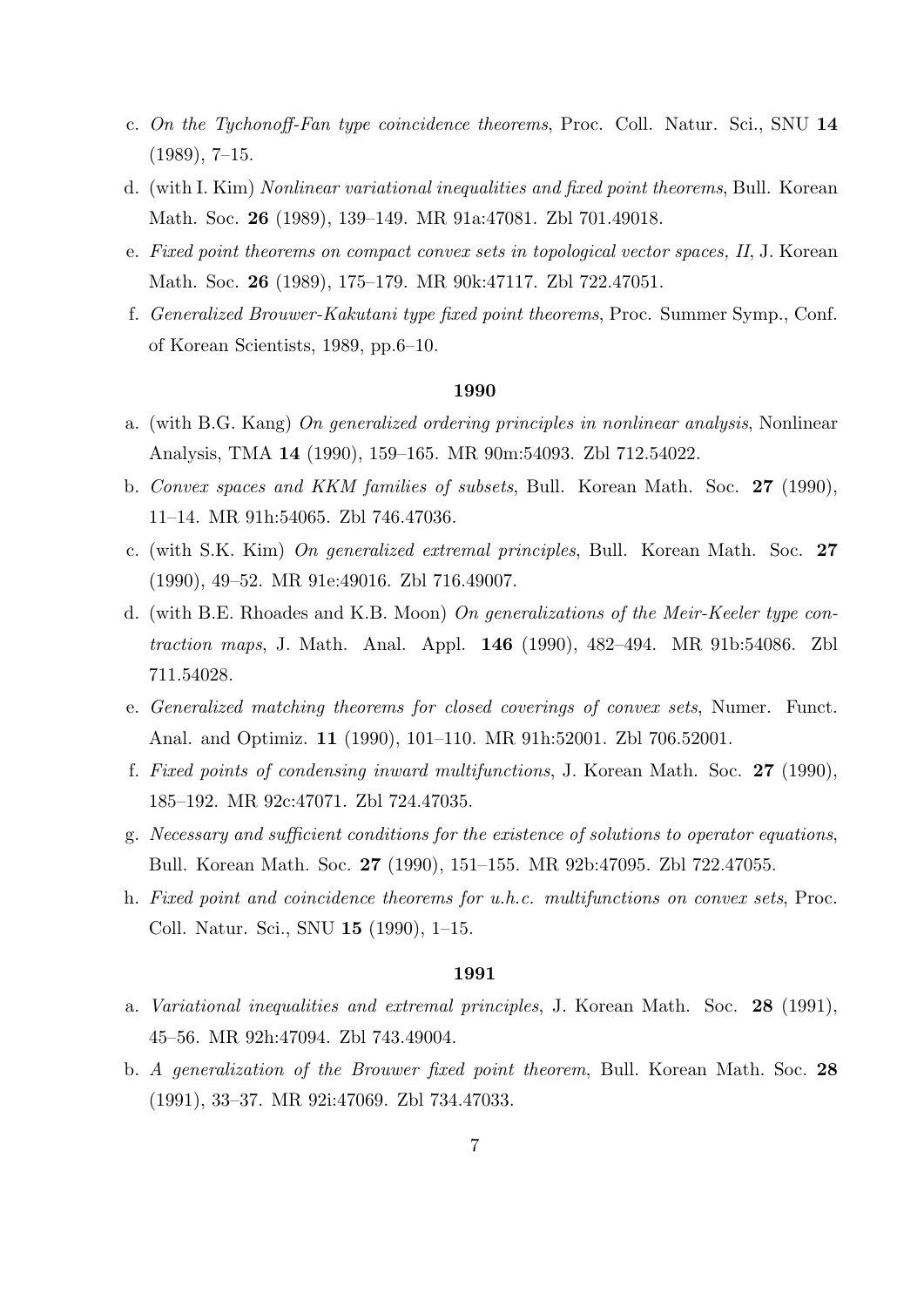- c. *Best approximations, inward sets, and fixed points*, Progress in Approximation Theory (P. Nevai and A. Pinkus, eds.), Academic Press, 1991, pp.711–719. MR 92b:41002, 93c:41055.
- d. *Remarks on some variational inequalities*, Bull. Korean Math. Soc. **28** (1991), 163– 174. MR 93b:49011. Zbl 753.47035.
- e. *Generalizations of Ky Fan's matching theorems and their applications, II*, J. Korean Math. Soc. **28** (1991), 275–283. MR 93e:47078. Zbl 813.47063.
- f. (with J.S. Bae) *Existence of maximizable quasiconcave functions on convex spaces*, J. Korean Math. Soc. **28** (1991), 285–292. MR 92k:47114. Zbl 756.47050.

- a. *Fixed point theory of multifunctions in topological vector spaces*, J. Korean Math. Soc. **29** (1992), 191–208. MR 93e:47079. Zbl 758.47048.
- b. *Cyclic coincidence theorems for acyclic multifunctions on convex spaces*, J. Korean Math. Soc. **29** (1992), 333–339. MR 93j:47088. Zbl 776.47038.
- c. *Some coincidence theorems on acyclic multifunctions and applications to KKM theory*, Fixed Point Theory and Applications (K.-K. Tan, ed.), World Scientific Publ., River Edge, NJ, 1992, pp.248–277. MR 93e:47002, 93j:47087.
- d. *Some coincidence theorems on acyclic multifunctions and applications to KKM theory, II*, Lecture Note Ser. **3**, GARC-SNU, 1992, pp.103-120.
- e. *On the KKM type theorems on spaces having certain contractible subsets*, Kyungpook Math. J. **32** (1992), 607–628. Amer. Math. Soc. Abstract 93T-47-15.

- a. *On minimax inequalities on spaces having certain contractible subsets*, Bull. Austral. Math. Soc. **47** (1993), 25–40. Amer. Math. Soc. Abstract 93T-47-45. MR 94a:49055. Zbl 807.49005.
- b. *The Brouwer and Schauder fixed point theorems for spaces having certain contractible subsets*, Bull. Korean Math. Soc. **30** (1993), 83–89. MR 94c:54081. Zbl 826.54032.
- c. (with J.S. Bae) *On zeros and fixed points of multifunctions with non-compact convex domains*, Comment. Math. Univ. Carolinae **34** (1993), 257–264. Amer. Math. Soc. Abstract 92T-47-191. MR 94h:47115. Zbl 834.47050.
- d. *Fixed point theory of multifunctions in topological vector spaces, II*, J. Korean Math. Soc. **30** (1993), 413-431. MR 94g:47074. Zbl 797.47029.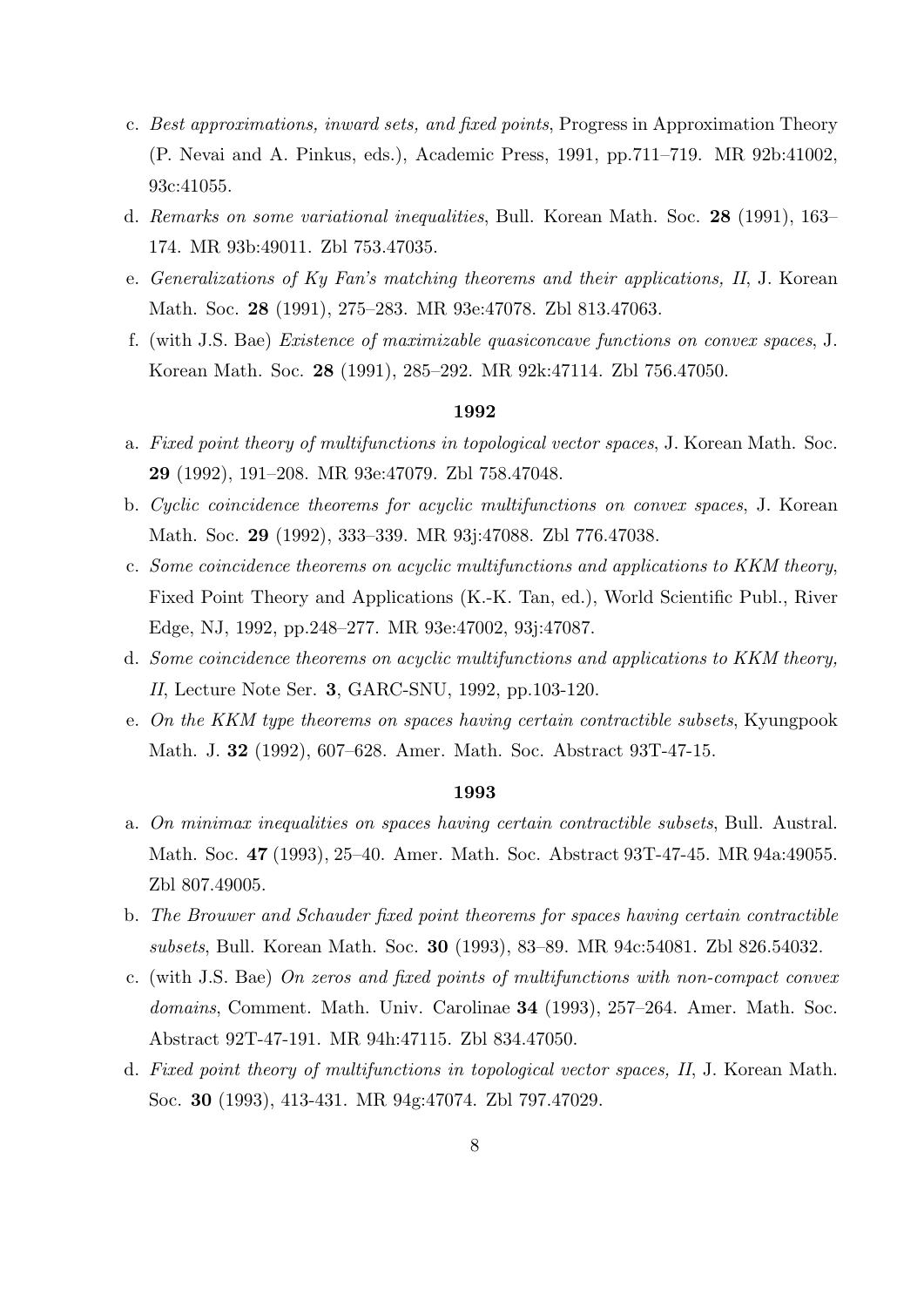- e. *Coincidences of composites of admissible u.s.c. maps and applications*, Math. Rep. Acad. Sci. Canada **15** (1993), 125–130. MR 94f:47071. Zbl 810.47054.
- f. (with B.G. Kang) *Generalizations of the Ekeland type variational principles*, Chinese J. Math. **21** (1993), 313–325. MR 95a:49028. Zbl 799.47036.
- g. (with H. Kim) *Admissible classes of multifunctions on generalized convex spaces*, Proc. Coll. Natur. Sci., SNU **18** (1993), 1-21.
- h. *Applications of maximizable linear functionals on convex sets*, Proc. Coll. Natur. Sci., SNU **18** (1993), 23–33.
- i. (with K.S. Jeong) *Generalization of the Prolla type best approximations in normed vector spaces*, Proc. 2nd GARC Symp. Pure Appl. Math., Pt.II, RIM-GARC-SNU, 1993, pp.13–25.
- j. (with G. Jungck, B. Rhoades, and K.B. Moon) *On generalizations of the Meir-Keeler type contraction maps : Corrections*, J. Math. Anal. Appl. **180** (1993), 221–222. MR1250292. Zbl 790.54055.

- a. *A unified approach to generalizations of the KKM type theorems related to acyclic maps*, Numer. Funct. Anal. and Optimiz. **15** (1994), 105–119. MR 95a:47063. Zbl 813.47064.
- b. (with J.S. Bae and H.K. Kang) *Geometric properties, minimax inequalities, and fixed point theorems on convex spaces*, Proc. Amer. Math. Soc. **121** (1994), 429-440. Amer. Math. Soc. Abstract 877-47-39. MR 94i:47093. Zbl 806.47054.
- c. *Remarks on generalizations of best approximation theorems*, Honam Math. J. **16** (1994), 27–39. MR 95i:41051.
- d. *Foundations of the KKM theory via coincidences of composites of admissible u.s.c. maps*, J. Korean Math. Soc. **31** (1994), 493-519. MR 95i:47104. Zbl 829.49002.
- e. (with S.P. Singh and B. Watson) *Some fixed point theorems for composites of acyclic maps*, Proc. Amer. Math. Soc. **121** (1994), 1151–1158. MR 94j:47089. Zbl 806.47053.
- f. (with S.P. Singh and B. Watson) *Remarks on best approximation theorems*, Indian J. pure appl. Math. **25** (1994), 459–462. MR 95c:47070. Zbl 807.47043.
- g. *On the Gulevich problems on nonexpansive maps in uniformly convex spaces*, Proc. 3rd GARC Symp. Pure Appl. Math., Pt. I, RIM-GARC-SNU, 1994, pp.193–202.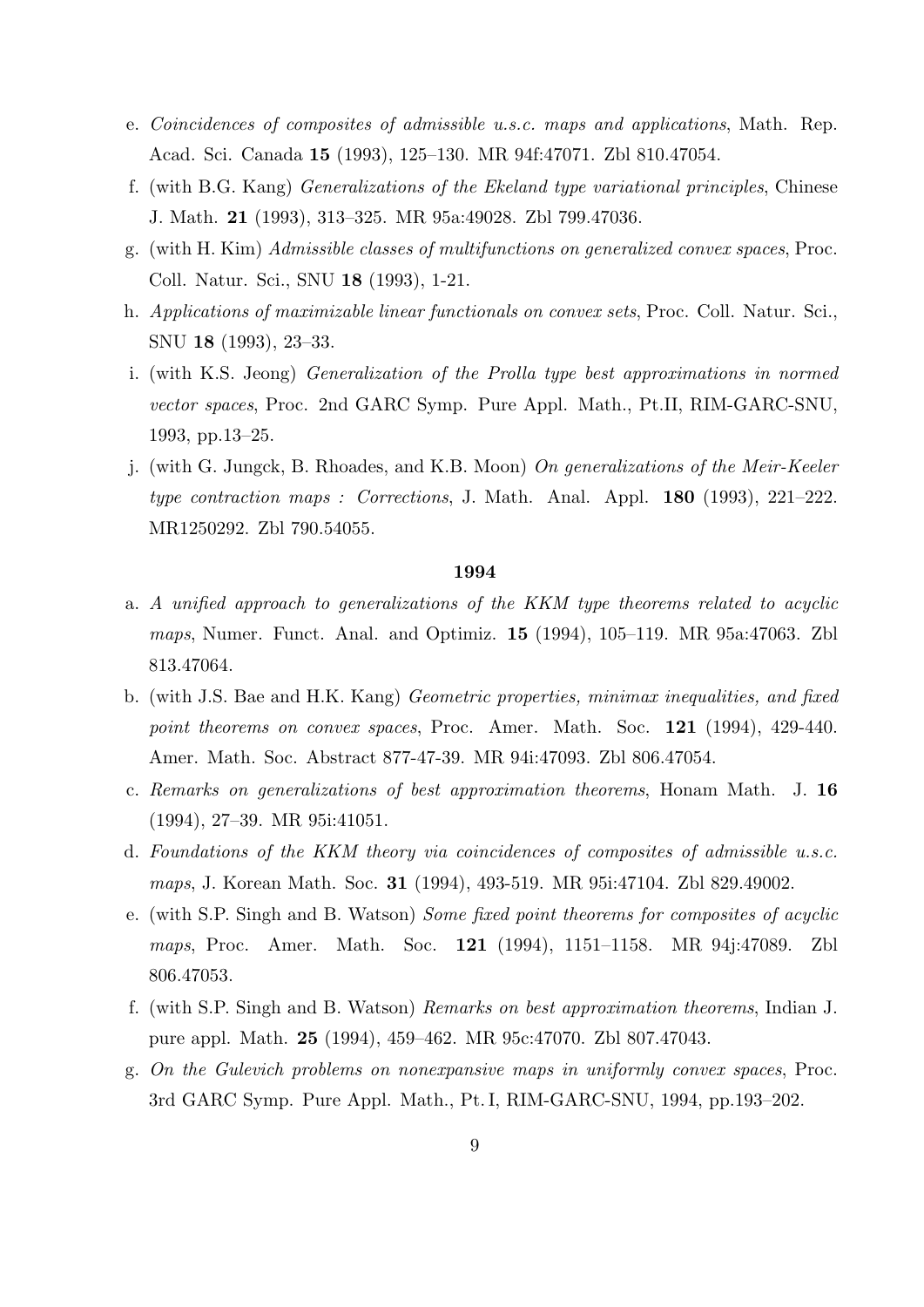- h. *On multimaps of the Leray-Schauder type*, Proc. Inter. Conf. Pure Appl. Math. (K.S. Chang and K.C. Chang, eds.), Chinese Math. Soc. and Korean Math. Soc., 1994, pp.223–231.
- i. *Fixed points of condensing maps on spheres satisfying the Leray-Schauder condition*, Indian J. Math. **36** (1994), 229–234. MR 97a:47098. Zbl 873.47036.

- a. *Acyclic maps, minimax inequalities, and fixed points*, Nonlinear Anal., TMA **24** (1995), 1549–1554. Amer. Math. Soc. Abstract 92T-47-162. MR 96h:47065. Zbl 858.47033.
- b. *Best approximation theorems for composites of upper semicontinuous maps*, Bull. Austral. Math. Soc. **51** (1995), 263–272. MR 96g:41035. Zbl 822.47049.
- c. *Generalized Leray-Schauder principles for compact admissible multifunctions*, Top. Methods Nonlinear Anal. **5** (1995), 271–277. MR 97a:47100. Zbl 862.47035.
- d. (with H. Kim) *Coincidences of composites of u.s.c. maps on H-spaces and applications*, J. Korean Math. Soc. **32** (1995), 251–264. Amer. Math. Soc. Abstract 97T-47-99. MR 96d:54045. Zbl 868.54015.
- e. *Some existence theorems for two variable functions on topological vector spaces*, Kangweon-Kyungki Math. J. **3** (1995), 11–16.
- f. *Coincidence points and maximal elements of multifunctions on convex spaces*, Comment. Math. Univ. Carolinae **36** (1995), 57–67. MR 96f:47116. Zbl 829.47050.
- g. *Eighty years of the Brouwer fixed point theorem*, Antipodal Points and Fixed Points (by J. Jaworowski, W.A. Kirk, and S. Park), Lect. Notes Ser. **28**, RIM-GARC, Seoul Nat. U., 1995, pp.55–97. MR 96j:55004, 97a:47099. Zbl 842.54040.
- h. *Some applications of the KKM theory and fixed point theory for admissible multifunctions*, Topology – Proc. in honor of J. Kim, RIM-GARC, Seoul Nat. U., 1995, pp.207–221.
- i. *Remarks on fixed points of generalized upper hemicontinuous maps*, Proc. in honor of K.-H. Sohn, Cheonnam Nat. U., 1995, pp.15–24. Amer. Math. Soc. Abstract 95T–47–44. itemj. (with M.-P. Chen) *Generalized quasi-variational inequalities*, Far East J. Math. Sci. **3** (1995), 185–190. MR 97b:47071. Zbl 990.75909.
- k. *Remarks on admissible multifunctions and the Leray-Schauder principles*, Nonlinear Anal. Forum **1** (1995), 1-12. MR 99f:47072.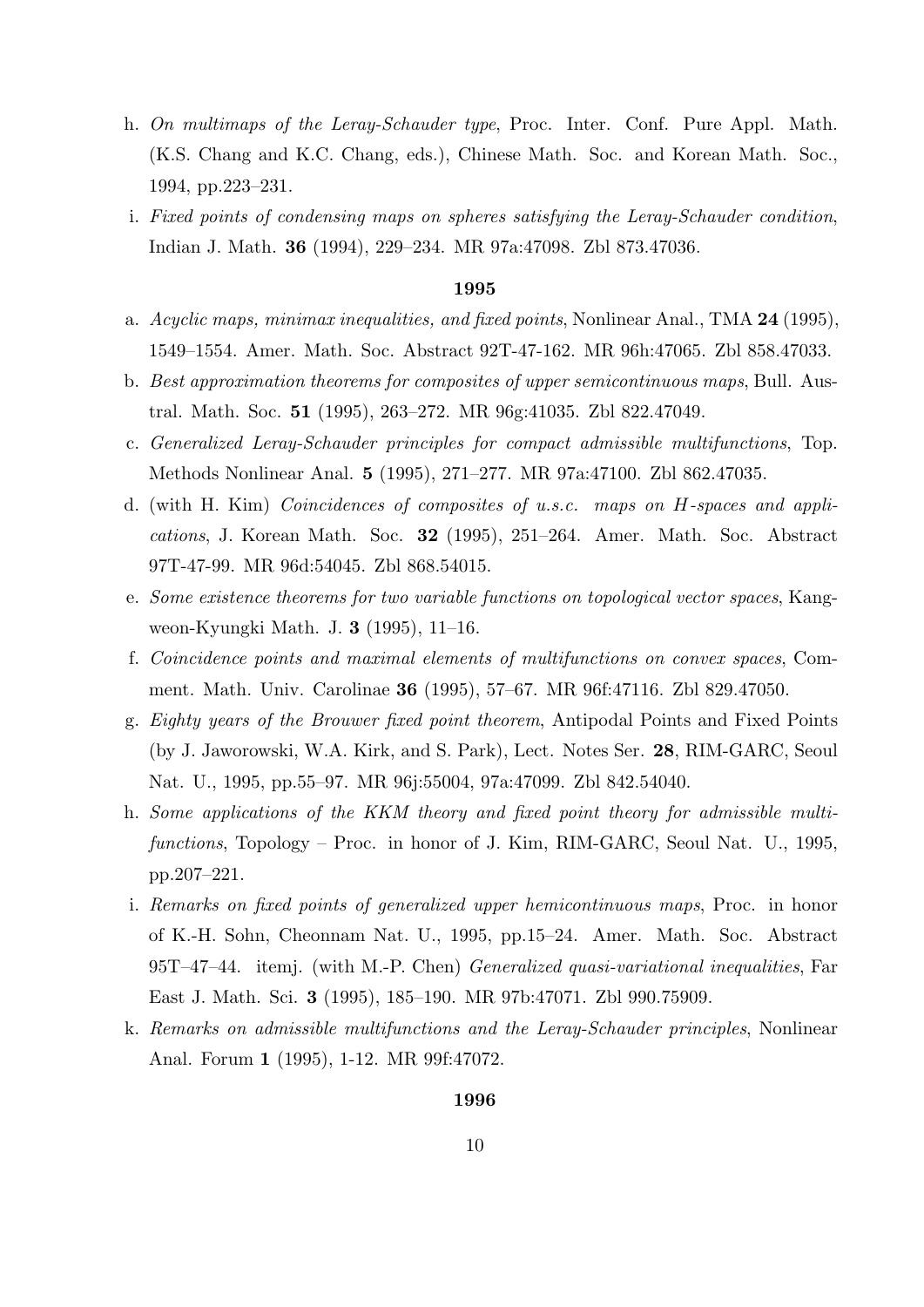- a. *Fixed points of acyclic maps on topological vector spaces*, World Congress of Nonlinear Analysts '92 (V. Lakshimikantham, ed.), Walter de Gruyter, Berlin-New York, 1996, pp.2171-2177. MR1389243 (97a:00029). Zbl 863.47042.
- b. (with H. Kim) *Coincidence theorems for admissible multifunctions on generalized convex spaces*, J. Math. Anal. Appl. **197** (1996), 173–187. MR 97b:47072. Zbl 851.54039.
- c. *Remarks on set-valued generalizations of best approximation theorems*, Kyungpook Math. J. **35** (1996), 771–782. MR 2000b:47110. Zbl 1004.47030.
- d. *Applications of the Idzik fixed point theorem*, Nonlinear Funct. Anal. Appl. **1** (1996), 21–56. *Corrections*, ibid. **2** (1997), 203–204.
- e. *On a problem of Gulevich on nonexpansive maps in uniformly convex Banach spaces*, Comment. Math. Univ. Carolinae **37** (1996), 263–268. MR 97c:47066. Zbl 852.47029.
- f. *Set-valued nonexpansive maps satisfying the Leray-Schauder condition*, Acta Math. Hungarica **70** (1996), 193–197. MR 97a:47101. Zbl 869.47032.
- g. (with J.A. Park) *The Idzik type quasi-variational inequalities and noncompact optimization problems*, Colloq. Math. **71** (1996), 287–295. MR 97i:49015. Zbl 874.47036.
- h. *Fixed points of approximable maps*, Proc. Amer. Math. Soc. **124** (1996), 3109–3114. MR 96m:47108. Zbl 860.47042.
- i. (with K.S. Jeong) *A general coincidence theorem on contractible spaces*, Proc. Amer. Math. Soc. **124** (1996), 3204–3206. MR 96m:47109. Zbl 876.47038.
- j. *Five episodes related to the Fan-Browder fixed point theorem*, Nonlinear Anal. Forum **2** (1996), 11–24. MR 99h:54064.

- a. (with M.-P. Chen) *A unified approach to generalized quasi-variational inequalities*, Comm. Appl. Nonlinear Anal. **4** (1997), 103–118. Amer. Math. Soc. Abstract 97T-47-108. MR 98c:49022. Zbl 878.49005.
- b. (with H. Kim) *Foundations of the KKM theory on generalized convex spaces*, J. Math. Anal. Appl. **209** (1997), 551–571. MR 98j:47134. Zbl 873.54048. [Since 2000, this article has had (more than) 59 citations, which means that the number of citations this article received places it in the top 1% within mathematics according to *Essential Science IndicatorsSM*.]
- c. *Five episodes related to generalized convex spaces*, Nonlinear Funct. Anal. Appl. **2** (1997), 49–61.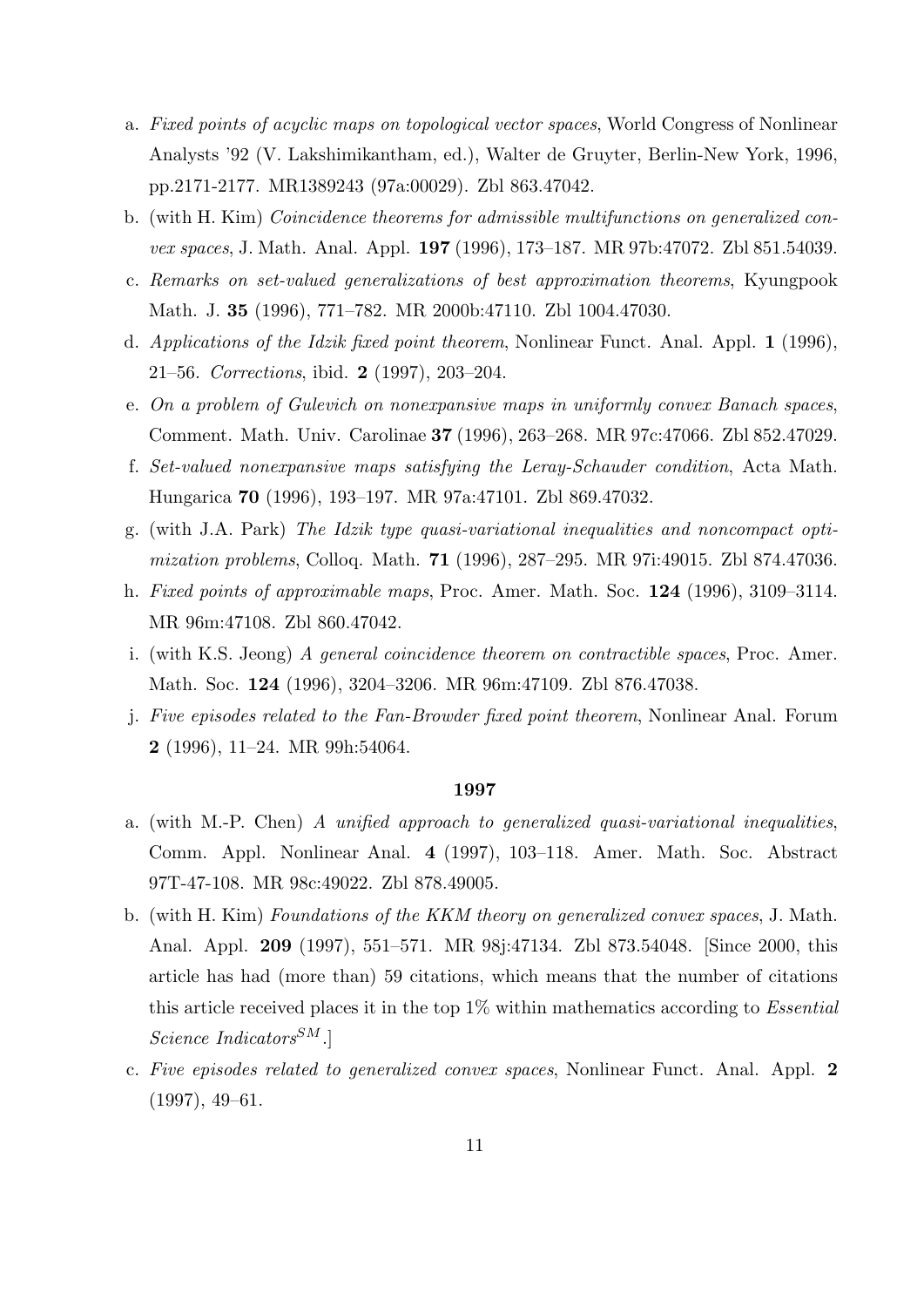- d. (with M.-P. Chen) *Comments on Tasković's extensions of the Brouwer theorem*, Bull. Korean Math. Soc. **34** (1997), 491–493. MR 98f:54037. Zbl 888.47040.
- e. *A generalized minimax inequality related to admissible multimaps and its applications*, J. Korean Math. Soc. **34** (1997), 719–730. MR 98j:47133. Zbl 904.49004.
- f. *Best approximations and fixed points of nonexpansive maps in Hilbert spaces*, Numer. Funct. Anal. and Optimiz. **18** (1997), 649–657. MR 98k:47104. Zbl 911.47050.
- g. (with M.-P. Chen) *On the Browder type best approximation theorems*, Indian J. Math. **39** (1997), 91–97. MR 98h:47073. Zbl 915.47039.
- h. *Generalized equilibrium problems and generalized complementarity problems*, J. Optim. Th. Appl. **95** (1997), 409–417. MR 98m:90163. Zbl 892.90173.
- i. *Fixed points of the better admissible multimaps*, Math. Sci. Res. Hot-Line **1** (9) (1997), 1–6. Zbl 915.47042.
- j. *Another generalizations of the Ekeland type variational principles*, Math. Sci. Res. Hot-Line **1** (10) (1997), 1–6. MR1487311.
- k. *Extensions of best approximation and coincidence theorems*, Inter. J. Math. & Math. Sci. **20** (1997), 689–698. Amer. Math. Soc. Abstract 94T-47-163. MR 98h:41043. Zbl 903.41020.
- l. *Collectively fixed points and equilibrium points of abstract economies*, Math. Sci. Res. Hot-Line **1** (11) (1997), 9–13. MR 98j:47135. Zbl 0960.47502.
- m. *Generalized Leray-Schauder principles for condensing admissible multifunctions*, Ann. Mat. Pura Appl. (4) **172** (1997), 65–85. MR 99j:47094. Zbl 0941.47050.
- n. *Coincidence theorems for the better admissible multimaps and their applications*, Nonlinear Anal., TMA **30** (7) (1997), 4183–4191. MR 99b:47079. Zbl 922.47032.
- o. *Remarks on fixed point theorems of Ricceri*, Proc. '97 Workshop on Math. Anal. & Appl., Pusan Nat. Univ., 1997, pp.1–9.
- p. *Fixed points in homeomorphically convex sets*, Ann. Univ. Mariae Curie-Sklodowska **51** (1997), 213–218. MR 99k:47148. Zbl 1012.47039.

a. (with B.G. Kang) *Generalized variational inequalities and fixed point theorems*, Nonlinear Anal. **31** (1998), 207–216. Amer. Math. Soc. Abstract 97T-47-150. MR 98k:47130. Zbl 912.49006.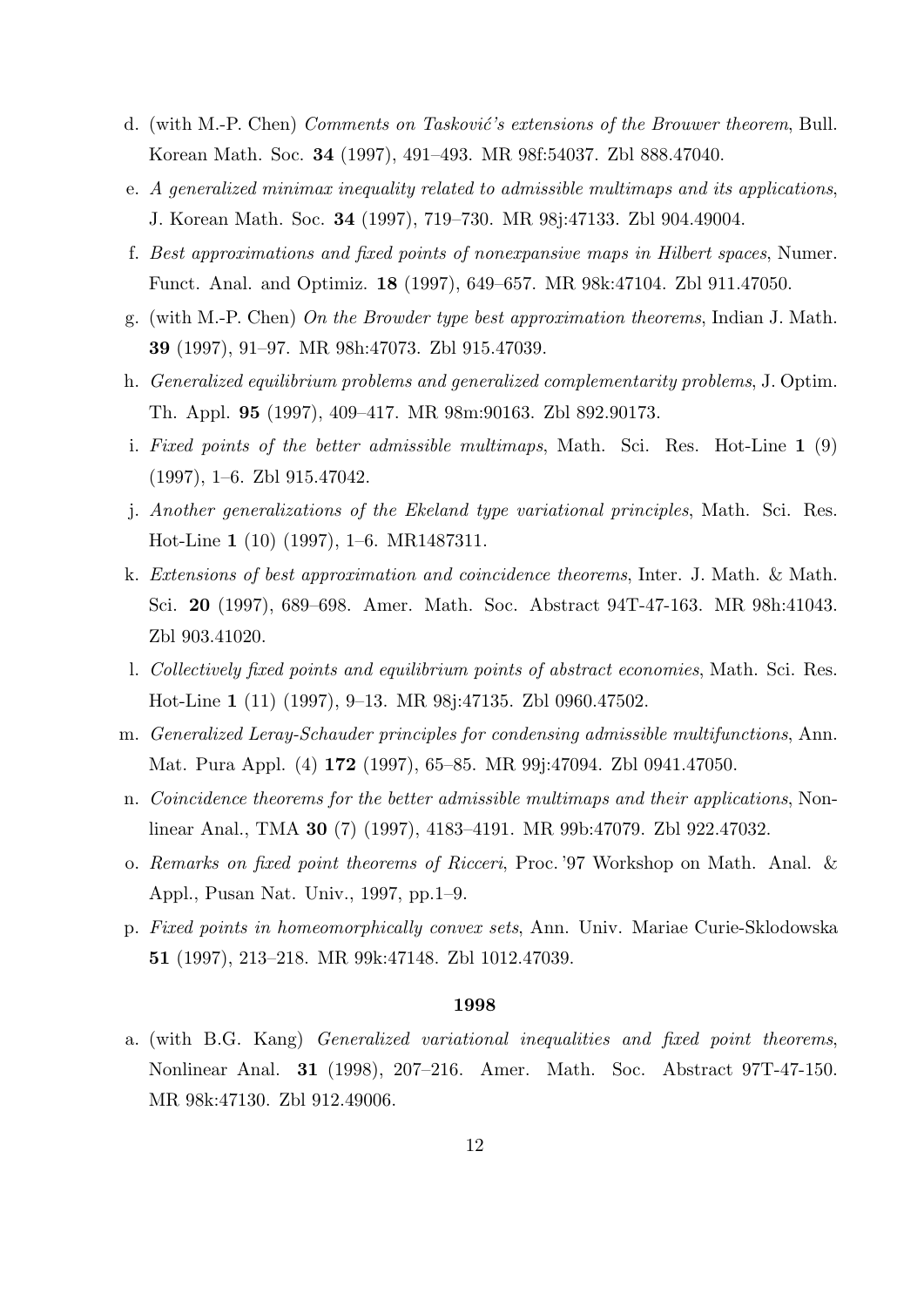- b. (with M.-P. Chen) *Generalized variational inequalities of the Hartman-Stampacchia-Browder type*, J. Inequal. & Appl. **2** (1998), 71–87. MR 1671650. Zbl 890.49004.
- c. (with S. Kum) *An application of a Browder-type fixed point theorem to generalized variational inequalities*, J. Math. Anal. Appl. **218** (1998), 519–526. MR 99a:47106. Zbl 912.49005.
- d. *Remarks on fixed points of lower semicontinuous maps*, Math. Sci. Res. Hot-Line **2** (3) (1998), 21–26. MR 99a:47085.
- e. (with H. Kim) *Generalizations of the KKM type theorems on generalized convex spaces*, Indian J. Pure Appl. Math. **29** (1998), 121–132. MR 99b:54028. Zbl 911.47053.
- f. *Fixed points of σ-selectionable multimaps*, Math. Sci. Res. Hot-Line **2** (5) (1998), 23–28. MR 99b:47087.
- g. *The Schauder type and other fixed point theorems in hyperconvex spaces*, Nonlinear Anal. Forum **3** (1998), 1–12. MR 99e:54036. Zbl 1027.54506.
- h. (with A. Idzik) *Leray-Schauder type theorems and equilibrium existence theorems*, Differential Inclusions and Optimal Control, Lect. Notes in Nonlinear Anal. **2** (1998), 191–197.
- i. (with T.-C. Lin) *Approximation and fixed-point theorems for condensing composites of multifunctions*, J. Math. Anal. Appl. **223** (1998), 1–8. Amer. Math. Soc. Abstract 918–47–935. MR 99c:47086. Zbl 916.47045.
- j. (with M.-P. Chen) *A unified approach to variational inequalities on compact convex sets*, Nonlinear Anal. **33** (1998), 637–644. MR 2000d:49013. Zbl 951.47054.
- k. (with L.-J. Lin) *On some generalized quasi-equilibrium problems*, J. Math. Anal. Appl. **224** (1998), 167–181. MR 99f:90182. Zbl 924.49008.
- l. *Remarks on a social equilibrium existence theorem of G. Debreu*, Appl. Math. Lett. **11** (5) (1998), 51–54. MR 99m:90018.
- m. (with J.-J. Lee) *Best approximations of 1-set-contractions in Banach spaces*, Comm. Appl. Nonlinear Anal. **5** (1998), 87–100. MR 99g:47133. Zbl 1110.47309.
- n. (with B.S. Lee and G.M. Lee) *A general vector-valued variational inequality and its fuzzy extension*, Inter. J. Math. Math. Sci. **21** (1998), 637–642. MR 99g:47151. Zbl 919.47057.
- o. *Fixed point theorems for new classes of multimaps*, Acta Math. Hungar. **81** (1998), 155–161. MR 99g:47135.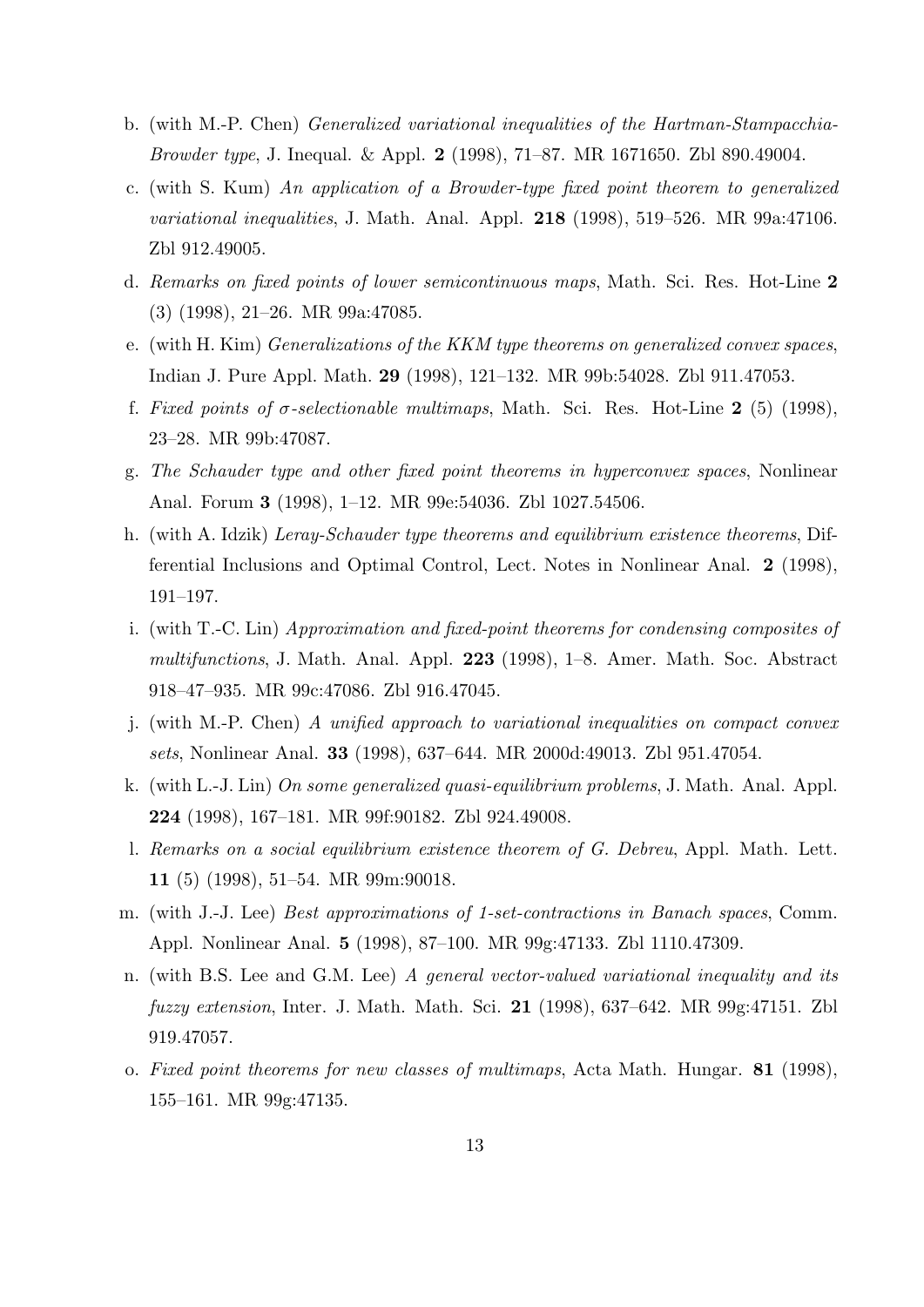- p. *Fixed points of multimaps on ordered spaces*, Math. Sci. Res. Hot-Line **2** (9) (1998), 9–14. MR1653376. Zbl 0960.54508.
- q. *A unified fixed point theory of multimaps on topological vector spaces*, J. Korean Math. Soc. **35** (1998), 803–829. MR 2000a:47121. Zbl 923.47034. *Corrections*, ibid. **36** (1999), 829–832. MR1722166.
- r. *Remarks on some coincidence theorems*, Math. Sci. Res. Hot-Line **2** (10) (1998), 13–17. MR 99m:47067.
- s. *Fixed points and openness of multimaps*, Indian J. Math. **40** (1998), 133–141. MR 2000e:47088. Zbl 941.47045.
- t. *Another five episodes related to generalized convex spaces*, Nonlinear Funct. Anal. Appl. **3** (1998), 1–12.
- u. (with L.-J. Lin and C.-J. Ko) *Coincidence theorems for set-valued maps with G-KKM property on generalized convex spaces*, Discuss. Math. Differential Incl. **18** (1998), 69–85. MR 2000b:54054. Zbl 941.47044.
- v. *Minimax theorems in convex spaces*, Novi Sad J. Math. **28** (1998), 1–8. MR 2001f:49013.

- a. *Generalized Birkhoff-Kellogg type theorems and applications*, Indian J. Math. **41** (1999), 67–77. MR 2000i:47108. Zbl 1049.47508.
- b. *Fixed point theorems in hyperconvex metric spaces*, Nonlinear Anal. **37** (1999), 467– 472. MR 2000b:47126. Zbl 930.47023.
- c. *Minimax theorems and the Nash equilibria on generalized convex spaces*, Josai Math. Monograph **1** (1999), 33–46. MR 2000a:00022, 2000k:49011. Zbl 990.67884.
- d. (with L.-J. Lin and Z.-T. Yu) *Remarks on fixed points, maximal elements and equilibria of generalized games*, J. Math. Anal. Appl. **233** (1999), 581–596. MR 2000b:47123. Zbl 949.91004.
- e. *Fixed points of lower semicontinuous multimaps in LC-metric spaces*, J. Math. Anal. Appl. **235** (1999), 142–150. MR 2001a:54054. Zbl 931.47045.
- f. (with H. Kim) *Coincidence theorems in a product of generalized convex spaces and applications to equilibria*, J. Korean Math. Soc. **36** (1999), 813–828. MR 2000g:54079.
- g. *Corrections to "A unified fixed point theory of multimaps on topological vector spaces"*, J. Korean Math. Soc. **36** (1999), 829–832. MR1722166.
- h. (with M.-P. Chen) *Best approximations and fixed points of multimap whose domains*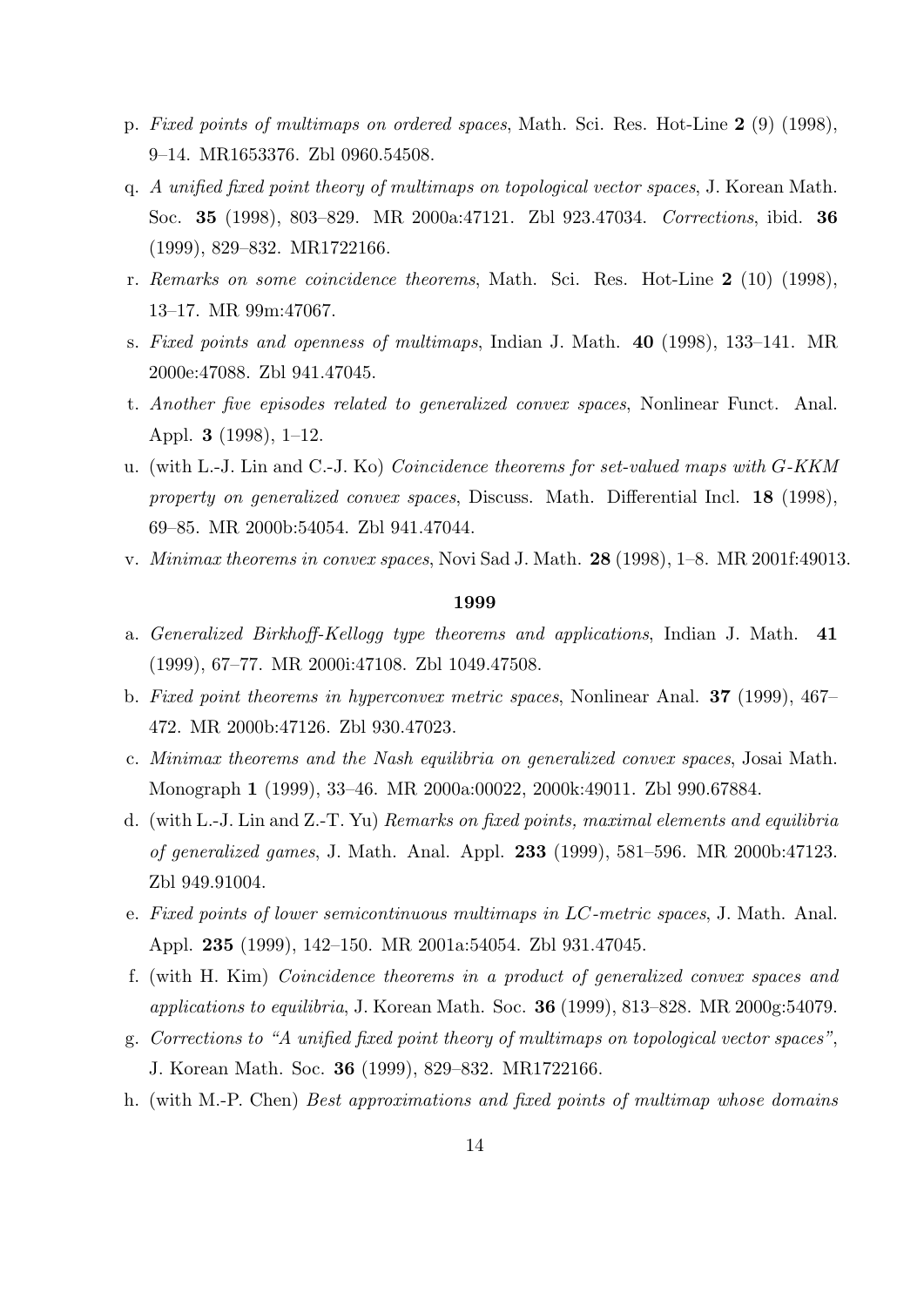*and ranges have different topologies*, Comm. Appl. Nonlinear Anal. **6** (1999), 77–101. MR 2000i:54067. Zbl 1110.54300.

- i. (with K.S. Jeong) *The Leray-Schauder principles for condensing approximable and other multimaps*, Nonlinear Anal. Forum **4** (1999), 157–173. MR 2001c:47058. Zbl 1034.47505.
- j. *Continuous selection theorems in generalized convex spaces*, Numer. Funct. Anal. Optimiz. **20** (1999), 567–583. MR 2000e:54014. Zbl 931.54017.
- k. *Remarks on a fixed point problem of Ben-El-Mechaiekh*, Nonlinear Analysis and Convex Analysis (Proc. NACA'98, Niigata, Japan. July 28–31, 1998), World Sci., Singapore, 1999, pp.79–86. Zbl 997.47046.
- l. (with K.B. Moon) *Comments on a coincidence theorem in generalized convex spaces*, Soochow J. Math. **25** (1999), 387–393. Zbl 959.47034.
- m. *Ninety years of the Brouwer fixed point theorem*, Vietnam J. Math. **27** (1999), 187– 222. MR 2001k:55001. Zbl 938.54039.
- n. *Remarks on the nonconvex minimization theorems of Pathak et al.*, Nonlinear Funct. Anal. Appl. **4** (1999), 55–57.
- o. (in Korean) *Recent unification in analytical fixed point theory*, Newsletter Korean Math. Soc. **65** (1999), 2–10.

- a. *Elements of the KKM theory for generalized convex spaces*, Korean J. Comp. Appl. Math. **7** (2000), 1–28. MR 2001m:47119. Zbl 959.47035.
- b. *On generalizations of the Ekeland type variational principles*, Nonlinear Anal. TMA **39** (2000), 881–889. MR 2000m:49010. Zbl 1044.49500.
- c. (with I.-S. Kim) *Remarks on saddle points in nonconvex sets*, Appl. Math. Lett. **13** (2000), 111–113. MR 2000k:49010.
- d. *Acyclic versions of the von Neumann and Nash equilibrium theorems*, J. Comp. Appl. Math. **113** (2000), 83–91. Abstract: Progress of Math. **32** (1998), 4–5. MR 2000k:55005. Zbl 947.47039.
- e. (with I.-S. Kim) *Coincidence and saddle point theorems on generalized convex spaces*, Bull. Korean Math. Soc. **37** (2000), 11–19. Zbl 958.49004.
- f. (in Korean) *Equilibrium problems in generalized convex spaces*, Comm. Korean Math. Soc. **15** (2000), 197–231. MR 2002h:47088. Zbl 972.47047.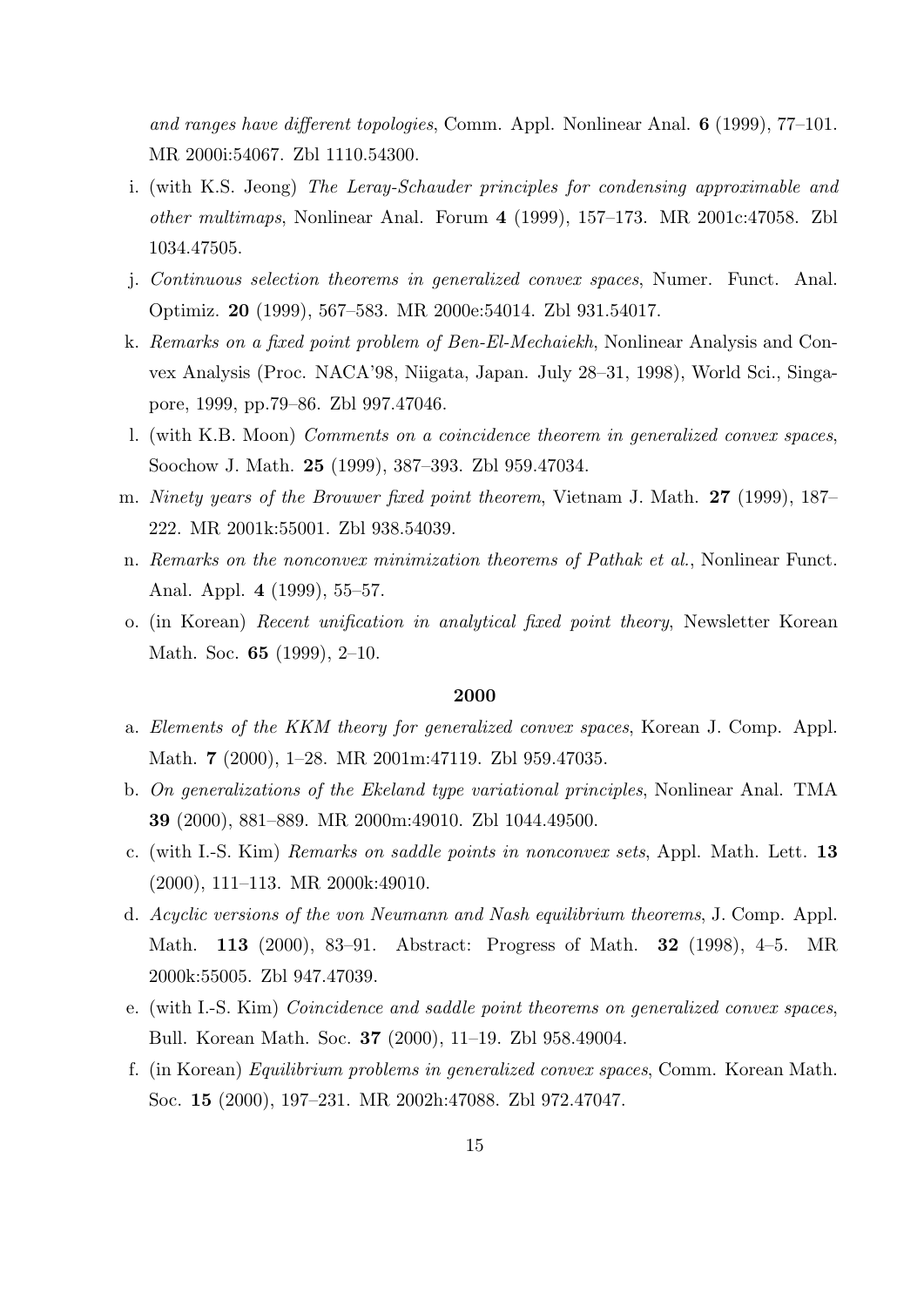- g. *New subclasses of generalized convex spaces*, Fixed Point Theory and Applications (Y.J. Cho, ed.), 91–98, Nova Sci. Publ., New York, 2000. MR 2001a:00028, 2001e:47091.
- h. *Remarks on fixed point theorems for generalized convex spaces*, Fixed Point Theory and Applications (Y.J. Cho, ed.), 135–144, Nova Sci. Publ., New York, 2000. MR 2001a:00028, 2001b:47098.
- i. *Fixed points, intersection theorems, variational inequalities, and equilibrium theorems*, Inter. J. Math. Math. Sci. **24** (2000), 73–93. MR 2001d:47092. Zbl 965.47046.
- j. (with D.H. Tan) *Remarks on the Schauder-Tychonoff fixed point theorem*, Vietnam J. Math. **28** (2000), 127–132. MR 2001j:47068. Zbl 970.47045.
- k. (with B. Sims) *Remarks on fixed point theorems on hyperconvex spaces*, Nonlinear Funct. Anal. Appl. **5** (2000), 51–64. MR 2001m:47110. Zbl 968.47021.
- l. (with I.-S. Kim) *Saddle point theorems on generalized convex spaces*, J. Inequal. & Appl. **5** (2000), 397–405. MR 2001e:49012. Zbl 978.49008.
- m. (with H. Kim) *Generalized KKM maps on generalized convex spaces*, Nonlinear Anal. Forum **5** (2000), 15–34. MR 2001i:54049. Zbl 980.54030.
- n. *Fixed points and quasi-equilibrium problems*, Math. Comp. Modelling **32** (2000), 1297–1304. Amer. Math. Soc. Abstract 97T-47-107. MR 2001f:47001, 2001j:47069, 2002h:47075. Zbl 983.47038.
- o. *Fixed points of better admissible maps on generalized convex spaces*, J. Korean Math. Soc. **37** (2000), 885–899. MR 2001f:00023, 2001f:54050. Zbl 967.47039.
- p. *The Knaster-Kuratowski-Mazurkiewicz theorem and almost fixed points*, Top. Meth. Nonlinear Anal. **16** (2000), 195–200. MR 2001m:47118. Zbl 981.47034.
- q. *Remarks on topologies of generalized convex spaces*, Nonlinear Funct. Anal. & Appl. **5** (2000), 67–79. MR 2001m:47107. Zbl 979.47034.
- r. *An alternative principle for connected ordered space*, Annales Univ. Sci. Budapest **43** (2000), 3–12. Zbl 1012.54028.
- s. (with D.H. Tan) *Remarks on Himmelberg-Idzik's fixed point theorem*, Acta Math. Viet. **25** (2000), 285–289. MR 2001m:47117. Zbl 1006.47040.

- a. (with K.S. Jeong) *Fixed point and non-retract theorems Classical circular tours*, Taiwan. J. Math. **5** (2001), 97–108. MR 2001m:54045. Zbl 991.47043.
- b. *Fixed point theorems on connected ordered spaces*, Nonlinear Anal. Forum **6** (2001),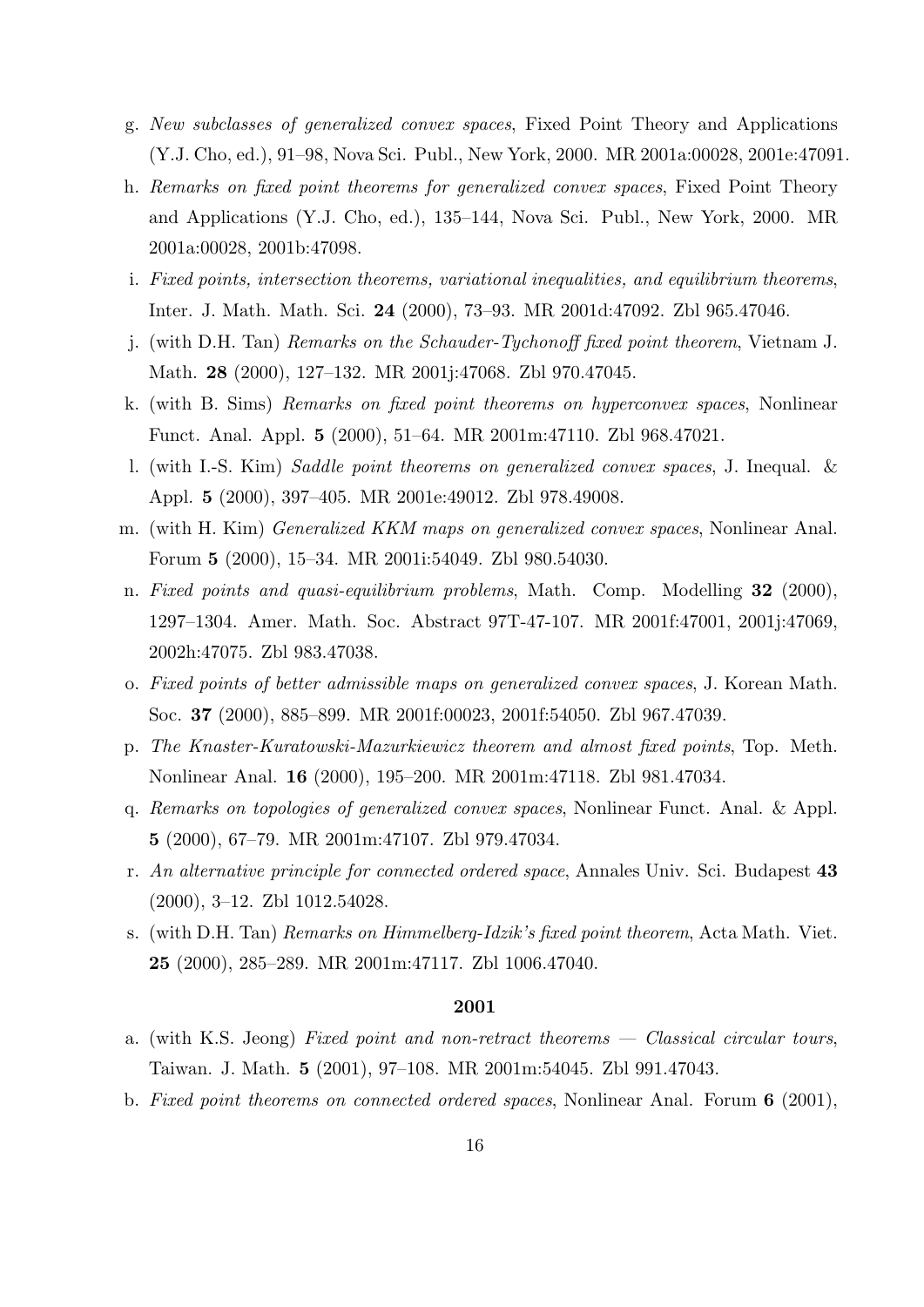185–192. MR 2002d:54024. Zbl 986.54053.

- c. (with H. Komiya) *Another inverse of the Berge maximum theorem*, J. Nonlinear and Convex Anal. **2** (2001), 105–109. MR 2002d:49036.
- d. *Generalizations of the Nash equilibrium theorem on generalized convex spaces*, J. Korean Math. Soc. **38** (2001), 697–709. MR 2002e:90125. Zbl 993.49004.
- e. *New topological versions of the Fan–Browder fixed point theorem*, Nonlinear Anal. TMA **47** (2001), 595–606. MR1970678 (2004b:47105). Zbl 1042.47519.
- f. (with W. Lee) *A unified approach to generalized KKM maps in generalized convex spaces*, J. Nonlinear Convex Anal. **2** (2001), 157–166. MR 2003c:90142. Zbl 996.47051.
- g. *Fixed points and quasi-equilibrium problems*, Math. Comp. Modelling **34** (2001), 947–954 [corrected version]. MR 2002h:47075.
- h. *Fixed points on star-shaped sets*, Nonlinear Anal. Forum **6** (2001), 275–279. MR 2002m:47074. Zbl 1011.47047.
- i. *On almost fixed point property of maps in topological vector spaces*, in: Y.J. Cho et al.(eds.), Fixed Point Theory and Applications **2**, 43-51, Nova Sci. Publ., Huntington, New York, 2001. MR2043180, 2044525(2004j:47001).
- j. *Some equilibrium problems in generalized convex spaces*, Acta Math. Vietnam. **26** (2001), 349-364. MR 2003g:90113. Zbl 1020.46026.

- a. *Fixed point theorems in locally G-convex spaces*, Nonlinear Anal. TMA **48** (2002), 869–879. MR 2002j:47101.
- b. (with I.-S. Kim and K. Kim) *Leray–Schauder alternatives for approximable maps in topological vector spaces*, Math. Comp. Modelling **35** (2002), 385–391. MR 2002m:47073. Zbl 1021.47032.
- c. *Remarks on acyclic versions of generalized von Neumann and Nash equilibrium theorems*, Appl. Math. Letters **15** (2002), 641–647. MR 2003d:46101.
- d. *Remarks on equilibria for g-monotone maps on generalized convex spaces*, J. Math. Anal. Appl. **269** (2002), 244-255. MR1907884 (2004c:90094). Zbl 1109.90339.
- e. *Generalized Kirszbraun–Minty type inequalities*, in: Y.J. Cho et al. (eds.), Fixed Point Theory and Applications, Vol. **3**, 197-203. Nova Sci. Publ., Huntington, New York, 2002. MR2083504 (2005d:49017).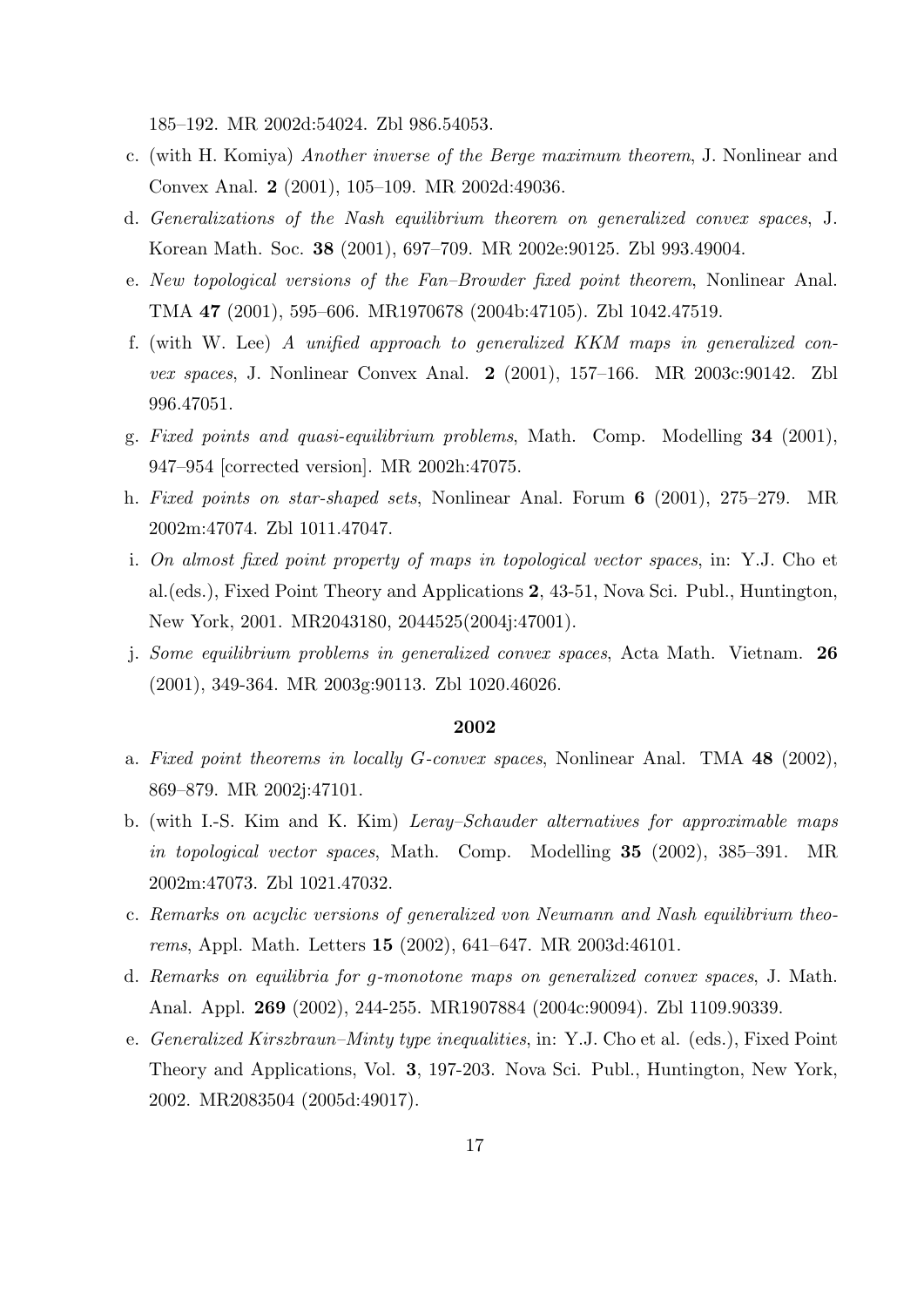- f. (with R.P.Agarwal and D.O'Regan) *Fixed point theory for multimaps in extension type spaces*, J. Korean Math. Soc. **39** (2002), 579-591. MR 2003e:47092.
- g. *Almost fixed points of multimaps having totally bounded ranges*, Nonlinear Anal. TMA **51** (2002), 1-9. MR 2003d:47082.
- h. *Extensions of monotone sets*, Set Valued Mappings with Applicatins in Nonlinear Analysis, 403–409, Ser. Math. Anal. Appl. **4**, Taylor & Francis, London, 2002. MR1938858 (2004g:47070).
- i. *Fixed points of generalized upper hemicontinuous maps, Revisited*, Acta Math. Viet. **27** (2002), 141–150. MR1939952 (2004b:47106). Zbl 1026.54044.

- a. (with M.-P. Chen and L.-J. Lin) *Remarks on generalized quasi-equilibrium problems*, Nonlinear Anal. TMA **52** (2003), 433–444. MR1937631 (2003j:90078).
- b. *On some conjectures and problems in analytical fixed point theory*, Proc. Inter. Conf. on Nonlinear Anal. (Hirosaki, 2001), 383–392, Yokohama Publ., 2003.
- c. *Coincidence, almost fixed point, and minimax theorems on generalized convex spaces*, J. Nonlinear Convex Anal. **4** (2003), 151–164. MR1986977 (2004b:49016). Zbl 1038.47040.
- d. (with P.W. Sy) *The KKM maps and fixed point theorems in convex spaces*, Tamkang J. Math. **34** (2003), 169–174. MR1976336 (2004c:54041). Zbl 1062.47047.
- e. (with I.-S. Kim) *Almost fixed point theorems of the Fort type*, Indian J. pure appl. Math. **33** (2003), 765–771. MR1991697. Zbl 1043.54019.
- f. (with K.S. Jeong) *A proof of the Sperner lemma from the Brouwer fixed point theorem*, Nonlinear Anal. Forum **8** (2003), 65–67. MR2039336 (2004k:54050).
- g. *Basic theorems on multimaps of the KKM, Browder, and Kakutani type*, Fixed Point Theory and Appl. (Y.J. Cho et al., eds.) **5** (2003), 109–117. MR2067311 (2005b:47236).

- a. *The KKM principle implies many fixed point theorem*, Topology Appl. **153** (2004), 197–206. MR2024955 (2004i:47113).
- b. (with J.-H. Kim) *Comments on some fixed point theorems in hyperconvex metric spaces*, J. Math. Anal. Appl. **291** (2004), 154–164. MR2034063 (2004k:47106).
- c. *On some conjectures and problems in analytical fixed point theory, Revisited*, RIMS Kˆokyˆuroku, Kyoto Univ. **1365** (2004), 166–175.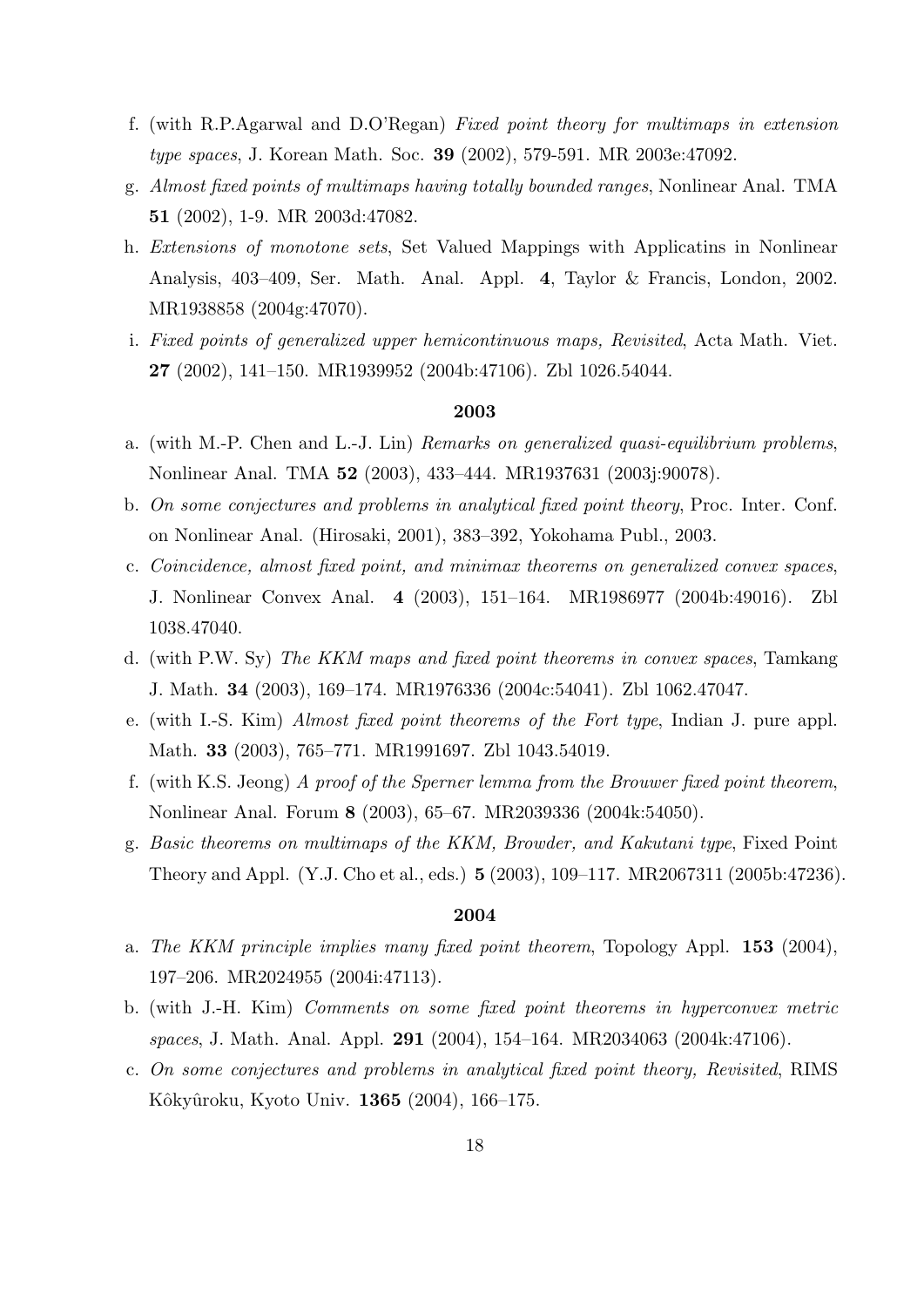- d. *New versions of the Fan-Browder fixed point theorem and existence of economic equilibria*, J. Fixed Point Theory Appl. **2004:2**, 149–158. MR2086713 (2005g:91142). Zbl 1078.54026.
- e. (with J.-H. Kim) *Almost fixed point theorems of the Zima type*, J. Korean Math. Soc. **41** (2004), 737–746. MR2068149 (2005e:47216). Zbl 1090.47043.
- f. *The compact AR problem and related topics*, Fixed Point Theory and Its Applications (Valencia, Spain, 2003), 199–206, Yokohama Publ. 2004. MR2140218 (2006h:47009). Zbl 1104.54007.
- g. *Remarks on fixed point theorems for new classes of multimaps*, J. Nat. Acad. Sci., Rep. of Korea **43** (2004), 1–20.
- h. *Fixed points, Roberts spaces, and compact AR problem*, Proc. Inter. Conf. on Nonlinear Anal. and Convex Anal. (NACA 2003, Tokyo), 481–468, Yokohama Publ. 2004. MR2144066, 2132132(2006a:00011).
- i. *Fixed points of multimaps in the better admissible class*, J. Nonlinear Convex Anal. **5** (2004), 369–377. MR2111611 (2005i:47099).
- j. *Multimaps having openness and the Birkhoff-Kellogg theorems*, Indian J. Math. **46** (2004), 223–232. MR2133499 (2005k:47125). Zbl 1084.47042.

- a. (with H. Kim) *Remarks on the KKM property for open-valued multimaps on generalized convex spaces*, J. Korean Math. Soc. **42** (2005), 101–110. MR2106283 (2005i:47095). Zbl 1083.47041.
- b. *Comments on collectively fixed points in generalized convex spaces*, Appl. Math. Lett. **18** (2005), 431–437. MR2124301. Zbl 1092.47049.
- c. *Recent results in analytical fixed point theory*, Nonlinear Anal. **63** (2005), 977–986. MR2188170 (2006f:47074). Zbl 1119.47054.
- d. *Comments on the Michael selection problem in hyperconvex metric spaces*, Z. Anal. Anwendungen **24** (2005), 887–893. MR2200117 (2007g:47078).

- a. *Coincidence theorems on ω-connected spaces*, Taiwanese J. Math. **10**(2) (2006), 479– 495. MR2208280 (2006i:54053).
- b. *Fixed points of approximable or Kakutani maps in generalized convex spaces*, J. Nonlinear Convex Anal. **7**(1) (2006), 1–17. MR2218885 (2006k:47216).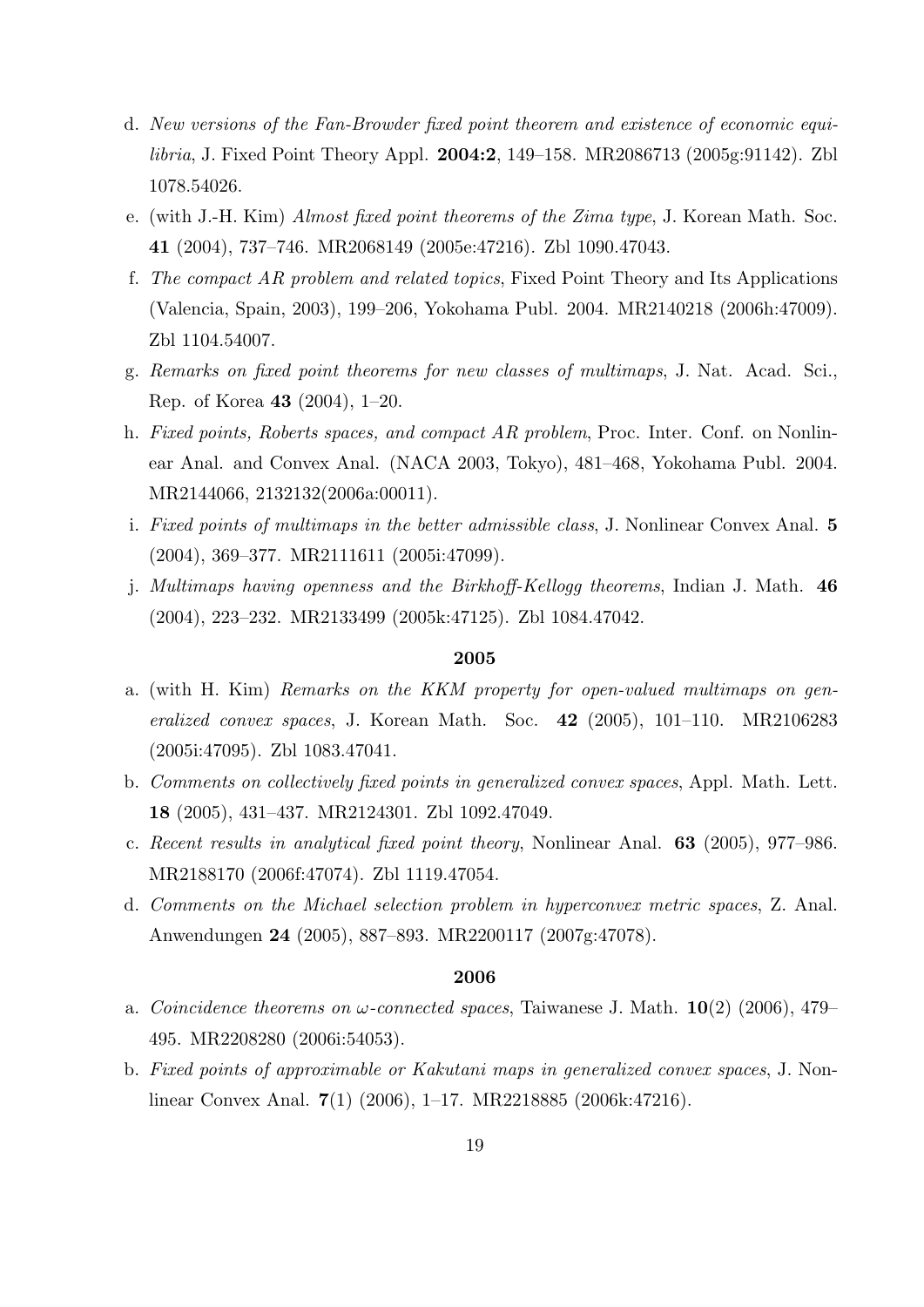- c. (with Jinlu Li) *On solutions of generalized complementarity and eigenvector problems*, Nonlinear Anal. **65** (2006), no. 1, 12–24. MR2226256 (2007a:49034). Zbl 1136.49308.
- d. *The KKM, matching, and fixed point theorems in generalized convex spaces*, Nonlinear Funct. Anal. Appl. **11**(1) (2006), 139–155. MR2239803 (2007b:54069).
- e. *A survey on fixed point theorems in generalized convex spaces*, RIMS Kôkyûroku, Kyoto Univ. **1484** (2006), 124–133.
- f. *On generalizations of the KKM principle on abstract convex spaces*, Nonlinear Anal. Forum **11** (2006), 67–77. MR2251467 (2007e:47091). Zbl 1120.47038.
- g. *Comments on fixed point and coincidence theorems on multimaps with nonconvex or noncompact domains*, Varāhmihir J. Math. Sci. **6** (2006), 15–24. MR2317346. Zbl 1145.54326.
- h. *Fixed point theorems on KC-maps in abstract convex spaces*, Nonlinear Anal. Forum **11**(2) (2006), 117–127. MR2284578 (2007h:47099). Zbl 1129.47040.

- a. *Fixed point theorems for better admissible multimaps on almost convex sets*, J. Math. Anal. Appl. **329**(1) (2007), 690–702. MR2306833.
- b. *Remarks on recent results in analytical fixed point theory*, Nonlinear Analysis and Convex Analysis (NACA 2005, Okinawa), 517–525, Yokohama Publ., Yokohama, 2007. MR2298736 (2007m:47136). Zbl 1119.47054.
- c. (with H. Kim) *Generalized KKM maps, maximal elements, and almost fixed points*, J. Korean Math. Soc. **44**(2) (2007), 393–406. MR2295395 (2008a:47095). Zbl 1148.47038.
- d. *On finite intersection properties in abstract convex spaces*, PanAmer. Math. J. **17**(2) (2007), 51–63. MR2310612. Zbl 1149.49005.
- e. *A unified fixed point theory in generalized convex spaces*, Acta Math. Sinica, English Series **23**(8) (2007), 1509–1536. MR2320758 (2008d:54034).
- f. *Remarks on KC-maps and KO-maps in abstract convex spaces*, Nonlinear Anal. Forum **12**(1) (2007), 29–40. MR2402068 (2009d:47050).
- g. *Generalizations of the Krasnoselskii fixed point theorem*, Nonlinear Anal. **67**(12) (2007), 3401–3410. MR2350896 (2009a:47111).
- h. *Examples of KC-maps and KO-maps on abstract convex spaces*, Soochow J. Math. **33**(3) (2007), 477–486. MR2344376 (2008g:47112).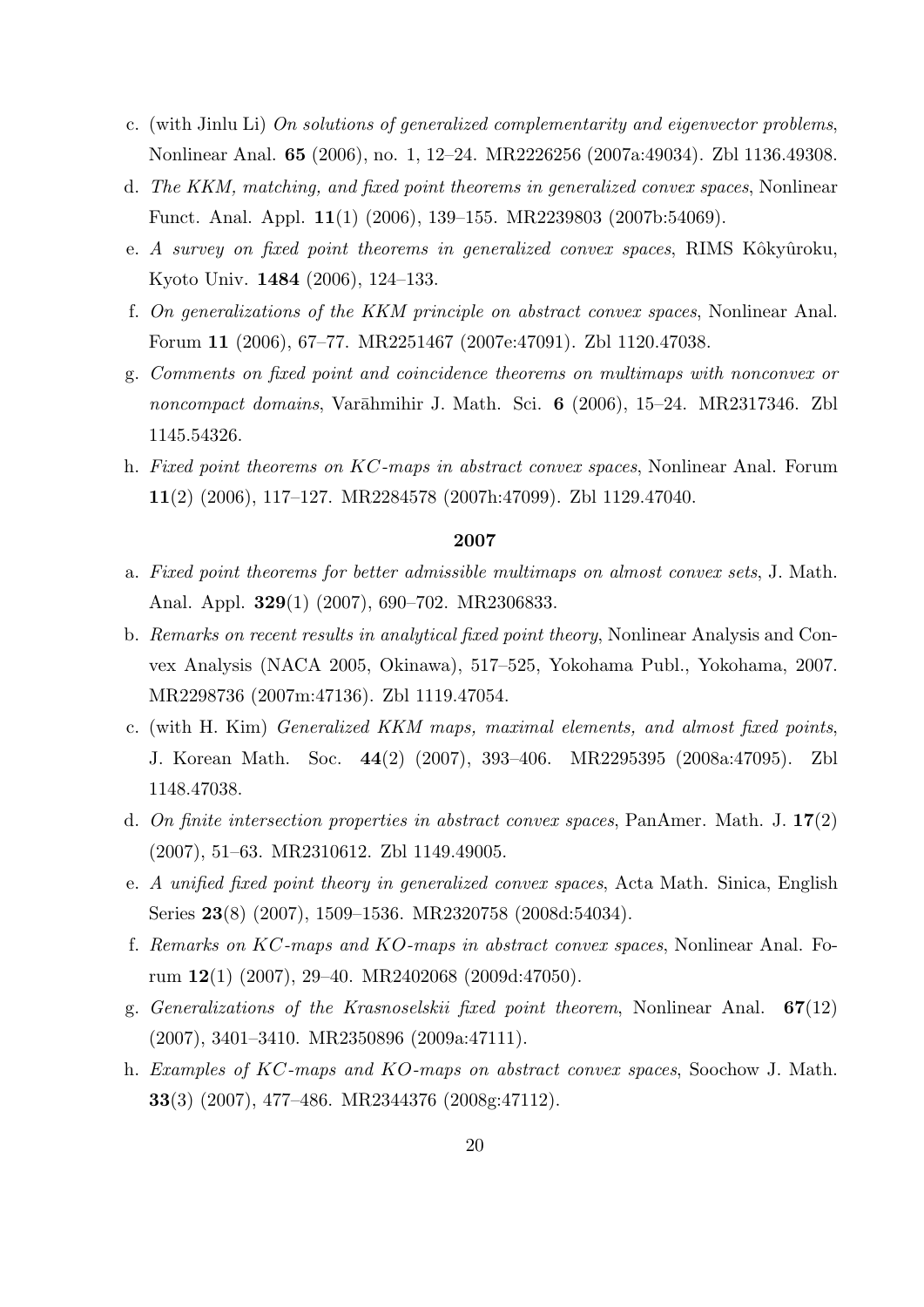- i. *Various subclasses of abstract convex spaces for the KKM theory*, Proc. National Inst. Math. Sci. **2**(4) (2007), 35–47. 00MR2404190 (2009d:47051). Zbl 1156.47047.
- k. (in Korean) *Intellectual challenges in the twentieth century mathematics*, J. Nat. Acad. Sci., ROK **47**(2) (2007), 73–147.
- l. *Comments on some fixed point theorems on generalized convex spaces*, Fixed Point Theory and Appl. (Y. J. Cho et al., eds.), vol. 6, 151–163, Nova Sci. Publ., New York, 2007. MR2360050, 2358903(2008e:47001).
- m. *Remarks on concepts of generalized convex spaces*, Fixed Point Theory and Appl. (Y.J. Cho et al., eds.), vol. 7, 155–165, Nova Sci. Publ., New York, 2007. MR2355763, 2358904.
- n. (with H. Komiya) *Remarks on extensions of the Himmelberg fixed point theorem*, Fixed Point Theory and Appl., vol. **2007** (2007), Article ID 16028, 5pp., doi:10.1155/2007/16028. MR2369245 (2008j:47050).

- a. *Elements of the KKM theory on abstract convex spaces*, J. Korean Math. Soc. **45**(1) (2008), 1–27. MR2375119 (2008j:47044). Zbl 1149.47040.
- b. *Comments on fixed point and coincidence theorems for families of multimaps*, PanAmerican Math. J. **18**(1) (2008), 21-34. MR2388594 (2008m:47078).
- c. *Applications of Michael's selection theorems to fixed point theory*, Topology and Its Applications **155** (2008), 861–870. MR2406393 (2009e:54044).
- d. *Recent results and conjectures in analytical fixed point theory*, East Asian J. Math. **24**(1) (2008), 11–20. Zbl 1151.47053.
- e. *Remarks on weakly KKM maps in abstract convex spaces*, Inter. J. Math. Math. Sci., vol. **2008** (2008), Article ID 423596, 10 pp. doi:10.1155/2008/423596. MR2393000 (2009b:47108).
- f. *Compact Browder maps and equilibria of abstract economies*, J. Appl. Math. Comp. **26** (2008), 555–564. MR2383687
- g. *Comments on the KKM theory on ϕA-spaces*, PanAmerican Math. J. **18**(2) (2008), 61–71. MR2416635
- h. *Applications of fixed point theorems on almost convex sets*, J. Nonlinear Convex Anal. **9**(1) (2008), 45–57. MR2408334 (2009c:47089).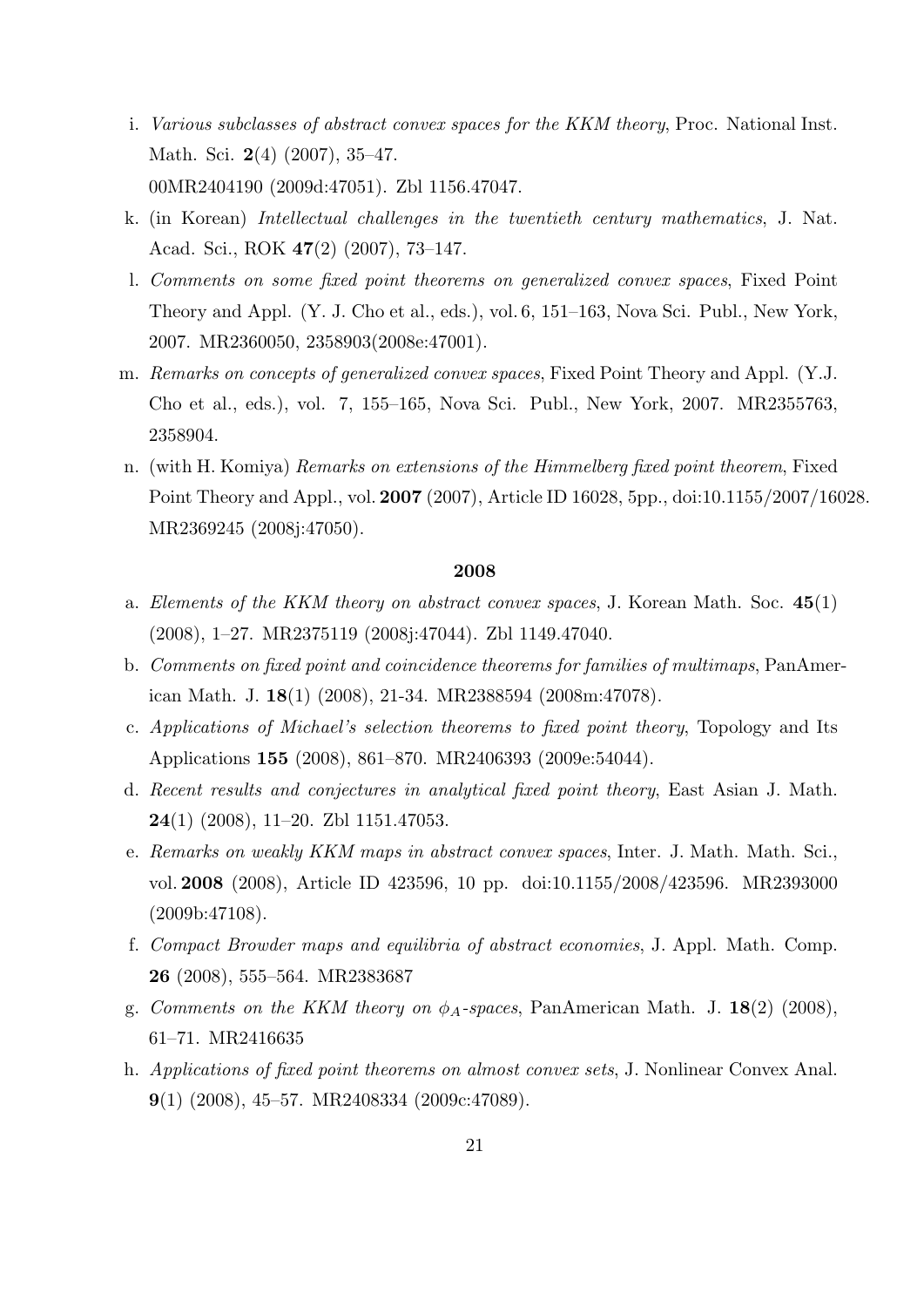- i. *Comments on recent studies on abstract convex spaces*, Nonlinear Anal. Forum **13**(1) (2008), 1–17. MR2808026 (2012c:47160).
- j. *Fixed point theory of approximable multimaps*, J. Nonlinear Convex Anal. **9**(2) (2008), 169–179. MR2444452 Zbl 1152.47042.
- k. *Remarks on fixed points, maximal elements, and equilibria of economies in abstract convex spaces*, Taiwan. J. Math. **12**(6) (2008), 1365–1383. MR2444863 (2009f:47100)
- l. *Generalizations of the Himmelberg fixed point theorem*, Fixed Point Theory and Its Applications (Proc. ICFPTA-2007), 123–132, Yokohama Publ., 2008. MR2581789 (2010i:47001, 2011a:47134).
- m. *Equilibrium existence theorems in KKM spaces*, Nonlinear Anal. **69** (2008), 4352– 4364. MR2467237 (2009j:47122).
- n. *Applications of the KKM principle on abstract convex minimal spaces*, Nonlinear Funct. Anal. Appl. **13**(2) (2008), 179–191. MR2473113 (2009m:47159).
- o. *Unified fixed point theorems for compact closed multimaps in generalized convex spaces*, Taiwan. J. Math. (Proc. NACA2007) **12**(8) (2008), 1979–1989. MR2449957 (2009j:52002).
- p. *Remarks on KKM maps and fixed point theorems in generalized convex spaces*, CUBO, Math. J. **10**(4) (2008), 1–13. MR2467195 (2009k:54080).
- q. *New foundations of the KKM theory*, J. Nonlinear Convex Anal. **9**(3) (2008), 331–350. MR2478968 (2009m:47158).
- r. *A survey on fixed point theorems in generalized convex spaces, II*, Nonlinear Analysis and Convex Analysis, RIMS Kôkyûroku, Kyoto Univ. 1611 (2008), 76–85.

- a. *Fixed point theory of multimaps in abstract convex uniform spaces*, Nonlinear Anal. **71** (2009), 2468–2480. MR2532774 (2010h:47111).
- b. *A brief history of the KKM theory*, RIMS Kôkyûroku, Kyoto Univ. **1643** (2009), 1–16.
- c. *Comments on 2-KKM maps on hyperconvex metric spaces*, Indian J. Math. **51**(2) (2009), 419–431. MR2537955
- d. *Generalized convex spaces, L-spaces, and F C-spaces*, J. Global Optim. **45**(2) (2009), 203–210. MR2539156 (2010i:47094).
- e. *A unified approach to KC-maps in the KKM theory*, Nonlinear Anal. Forum **14** (2009), 1–14. MR2814271 (2012c:47135).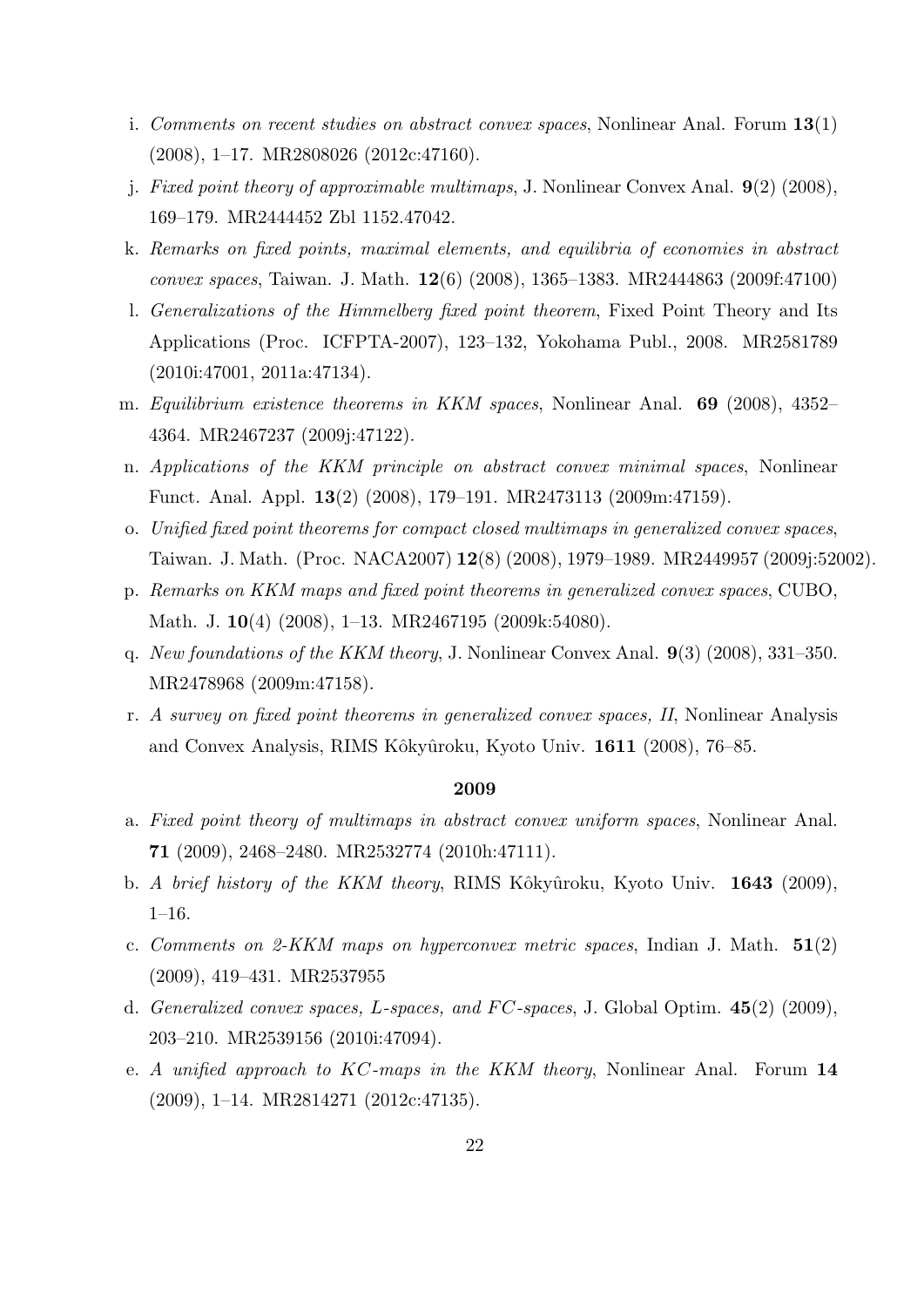- f. *Remarks on the partial KKM principle*, Nonlinear Anal. Forum **14** (2009), 51–62. MR2814275 (2012c:47136).
- g. *Characterizations of KKM spaces*, Proceedings of the Asian Conference on Nonlinear Analysis and Optimization (Simane, Japan, 2008), 285–299, Yokohama Publ., Yokohama, 2009.
- h. *General KKM theorems for abstract convex spaces*, J. Informatics & Math. Sci. 1(1) (2009), 1–13. MR2790058 (2011m:54046).
- i. *Applications of fixed point theorems for acyclic maps A review*, Vietnam J. Math. **37**(4) (2009), 419–441. MR2574407 (2010k:55002).

- a. *From the KKM principle to the Nash equilibria*, Inter. J. Math. Stat. **6**(S10) (2010), 77–88. MR2520395 (2010k:47114).
- b. *Further generalizations of the Gale-Nikaido-Debreu theorem*, J. Appl. Math. Comp. **32**(1) (2010), 171–176. MR2578921 (2011a:47135).
- c. *Comments on abstract convexity structures on topological spaces*, Nonlinear Anal. **72** (2010), 549–554. MR2579322 (2010m:52001).
- d. *Generalizations of the Nash equilibrium theorem in the KKM theory*, Takahashi Legacy, Fixed Point Theory and Appl., vol. 2010, Article ID 234706, 23pp, doi:10.1155/2010/ 234706. MR2610063 (2011d:47110).
- e. *Comments on generalized R-KKM type theorems*, Comm. Korean Math. Soc. **25**(2) (2010), 303–311. MR2662980 (2011c:49015).
- f. *Comments on the KKM theory on hyperconvex metric spaces*, Tamkang J. Math. **41**(1) (2010), 1–14. MR2666640 (2011d:54069).
- g. *A history of the Nash equilibrium theorem in the KKM theory*, Nonlinear Analysis and Convex Analysis, RIMS Kˆokyˆuroku, Kyoto Univ. **1685** (2010), 76–91.
- h. *The KKM principle in abstract convex spaces: Equivalent formulations and applications*, Nonlinear Anal. **73** (2010), 1028–1042. MR2653769 (2011h:47095).
- i. *On the von Neumann Sion minimax theorem in KKM spaces*, Appl. Math. Letters **23** (2010), 1269–1273. MR2665609 (2011e:47131).
- j. *Comments on Hou Jicheng's "On Some KKM Type Theorems"*, Comm. Korean Math. Soc. **25**(3) (2010), 491–495. MR2662980 (2011d:49015).
- k. *The rise and decline of generalized convex spaces*, Nonlinear Anal. Forum **15** (2010),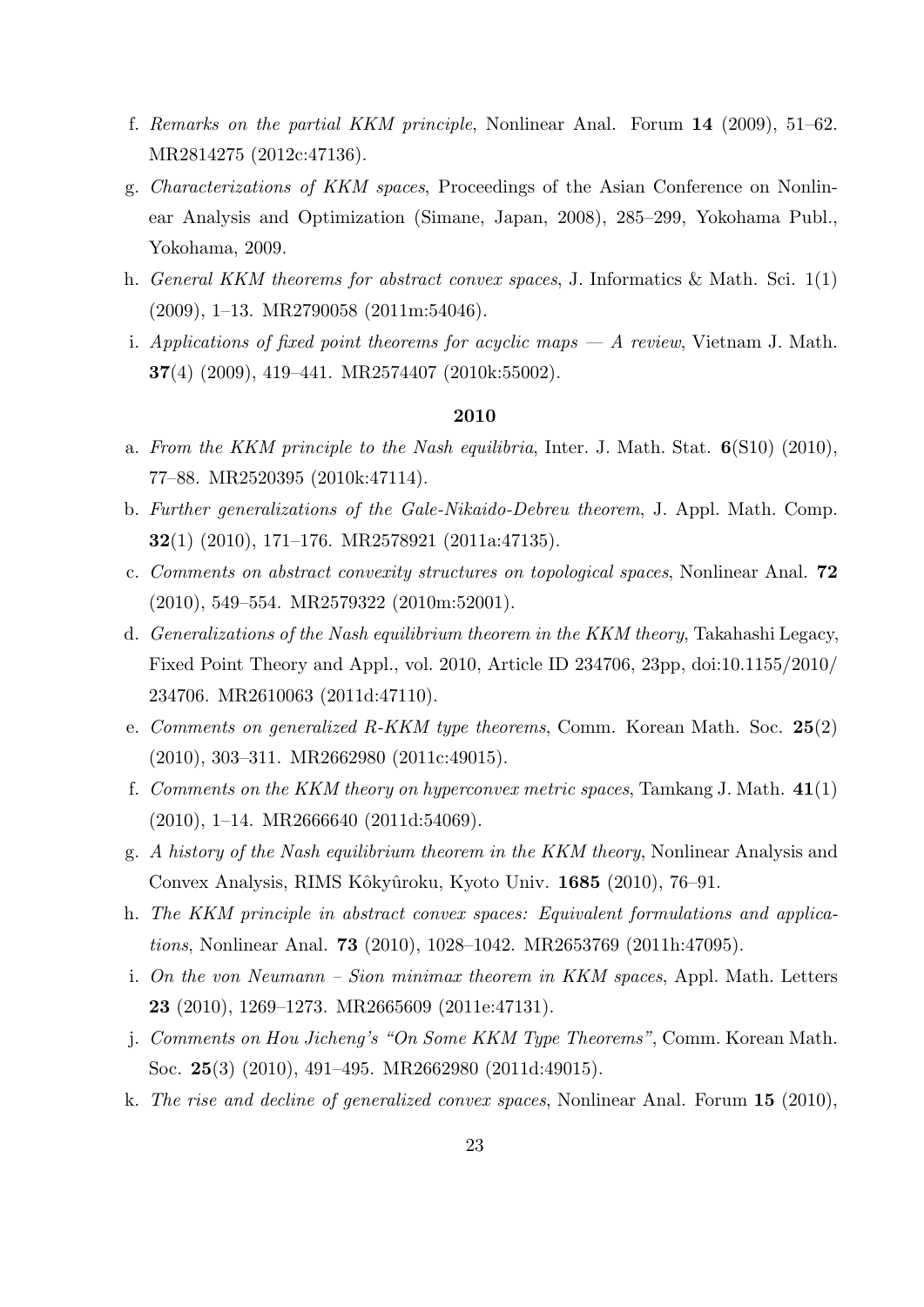1–12. MR2808080 (2012c:47161).

- l. *Several episodes in recent studies on the KKM theory*, Nonlinear Anal. Forum **15** (2010), 13–26. MR2808081 (2012e:47143).
- m. *A variant of the Nash equilibrium theorem in generalized convex spaces*, J. Nonlinear Anal. Optim. **1** (2010), 17–22. MR2911683
- n. *Fixed point theorems in the new era of the KKM theory*, Fixed Point Theory and Its Applications (Proc. ICFPTA-2009), 145–159, Yokohama Publ., 2010. MR2762184 (2012g:54079).
- o. *A simple proof of the Sion minimax theorem*, Bull. Korean Math. Soc. **47**(5) (2010), 1037–1040. MR2731387 (2011g:49006).
- p. *Some equilibrium problems in KKM spaces*, Nonlinear Analysis and Convex Analysis (NACA 2009, Tokyo), 281–298, Yokohama Publ., Yokohama, 2010. MR 2762212 (2012e:54061).
- q. *The 2-KKM principle in abstract convex spaces: Equivalent formulations and applications*, J. Nonlinear Convex Anal. **11**(3) (2010), 391–405. MR2778665 (2011k:49012).
- r. *The fixed point method versus the KKM method*, Game Theory and Management (Collected Abstracts, the 4th Inter. Conf. GTM2010, Eds. L. A. Petrosyan, N. A. Zenkevich), Graduate School of Management, St. Petersburg Univ., St. Petersburg, Russia, 2010, pp. 171–173.

- a. *Remarks on some basic concepts in the KKM theory*, Nonlinear Anal. 74 (2011) 2439– 2447. MR2776496 (2012a:47136).
- b. *New generalizations of basic theorems in the KKM theory*, Nonlinear Anal. 74 (2011) 3000–3010. MR2785393 (2012a:47137).
- c. *A genesis of general KKM theorems for abstract convex spaces*, J. Nonlinear Anal. Optim. 2 (2011) 133–146.
- d. *The fixed point method versus the KKM method*, Contributions to Game Theory and Management IV (Eds. L. A. Petrosyan, N. A. Zenkevich), Graduate School of Management, St. Petersburg Univ., St. Petersburg, Russia, 2011, pp. 347–360. MR2815531, 2866892 (2012h:91007).
- e. *Applications of the KKM theory to fixed point theory*, J. Nat. Acad. Sci., ROK, Nat. Sci. Ser. 50(1) (2011) 21–69.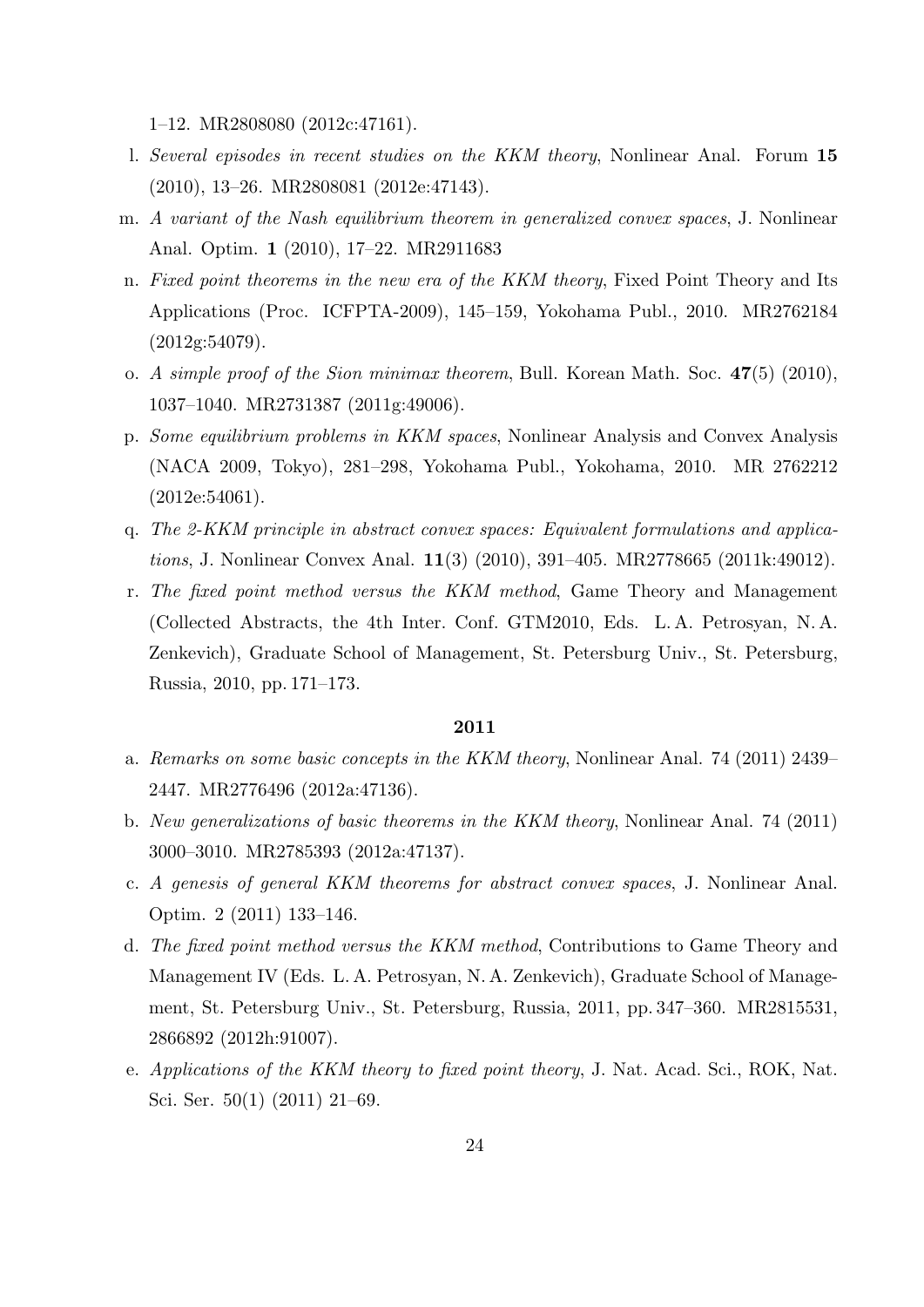- f. *Remarks on fixed points of generalized upper hemicontinuous maps*, Comm. Appl. Nonlinear Anal. 18(3) (2011) 71–78. MR2858364
- g. *The Fan minimax inequality implies the Nash equilibrium theorem*, Appl. Math. Lett. 24 (2011) 2206–2210. MR2826165 (2012j:91018)
- h. *Remarks on certain coercivity in general KKM theorems*, Nonlinear Anal. Forum 16 (2011) 1–10. MR2867219 (2012i:47064).
- i. *Continuous selection theorems in generalized convex spaces: Revisited*, Nonlinear Anal. Forum 16 (2011) 31–43. MR2867221 (2012i:47065).
- j. *A history of the Nash equilibrium theorem in the fixed point theory*, Nonlinear Analysis and Convex Analysis, RIMS Kôkyûroku, Kyoto Univ. 1755 (2011) 76–89.
- k. *On S.-Y. Chang's inequalities and Nash equilibria*, J. Nonlinear Convex Anal. 12(3) (2011) 455–471.
- l. *On the von Neumann type minimax theorems in abstract convex spaces*, J. Nat. Acad. Sci., ROK, Nat. Sci. Ser. 50(2) (2011) 1–24.
- m. *Applications of some basic theorems in the KKM theory* [ in: The series of papers on S. Park's Contribution to the Development of Fixed Point Theory and KKM Theory], Fixed Point Theory Appl. vol. 2011:98 doi:10.1186/1687-1812-2011-98. This was published on Dec. 12, 2011. On May 8, 2012, the Editorial Team noted to the author that total accesses to this article since publication are 527. MR2891852

- a. *Remarks on simplicial spaces and L ∗ -spaces of Kulpa and Szymanski*, Comm. Appl. Nonlinear Anal. 19(1) (2012) 59–69. MR2934430
- b. *Comments on Ding's examples of F C-spaces and related matters*, Comm. Korean Math. Soc. 27(1) (2012) 137–148. MR2919019
- c. *Abstract convex spaces, KKM spaces and ϕA-spaces*, Nonlinear Anal. Forum **17** (2012) 1–10. MR3013771
- d. *Remarks on marginally closed-valued KKM maps and related matters*, Nonlinear Anal. Forum **17** (2012) 23–30. MR3013773
- e. *Remarks on the paper "Variational relation problem without the KKM property with applications" by Y. J. Pu and Z. Yang*, Nonlinear Anal. Forum **17** (2012) 43–51. MR3013775
- f. *Remarks on a generalized KKM theorem without convex hull*, Comm. Appl. Nonlinear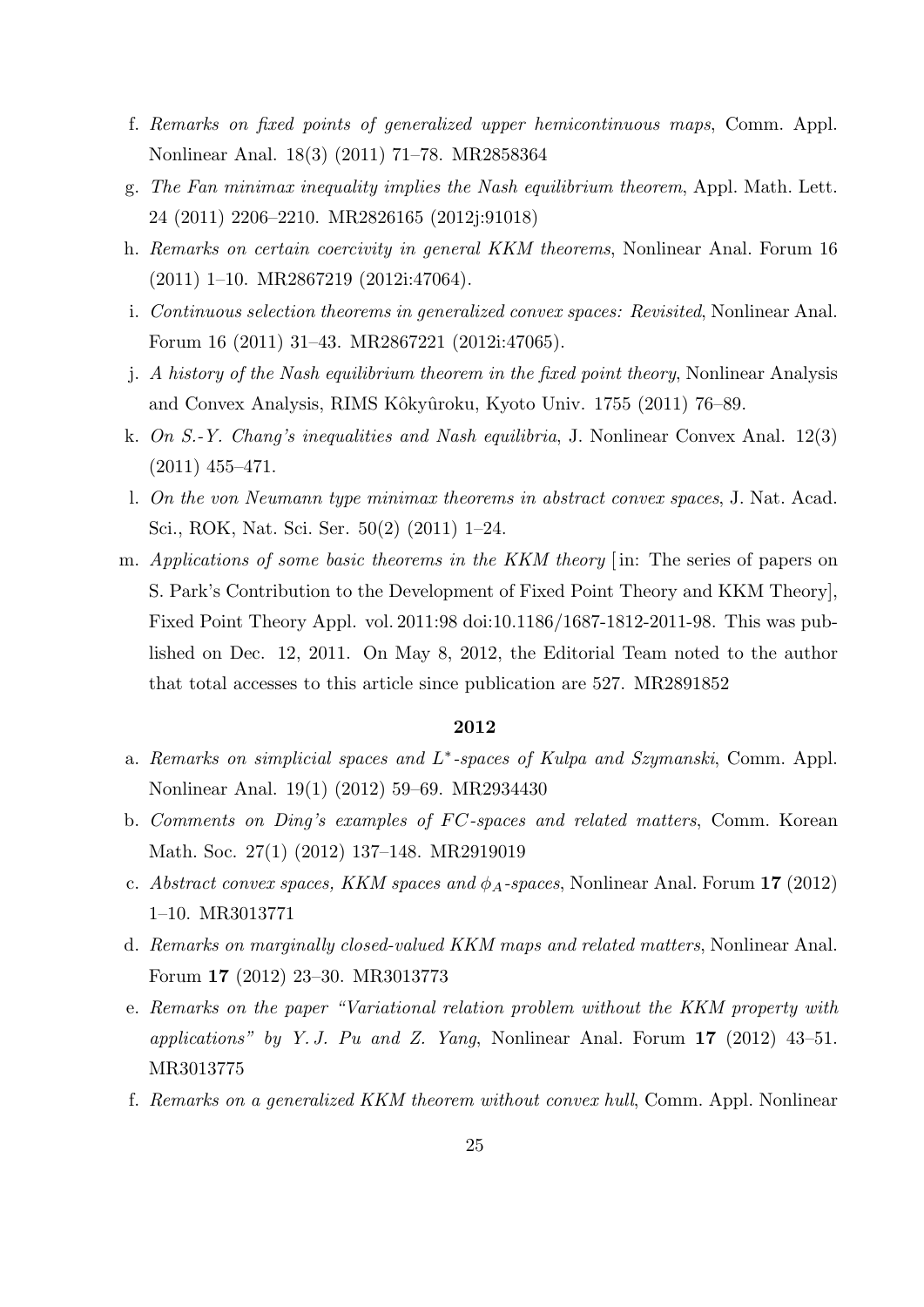Anal. 19(4) (2012) 57–65. MR3051588.

- g. *Evolution of the 1984 KKM theorem of Ky Fan*, Fixed Point Theory Appl. vol. 2012, 2012:146. DOI:10.1186/1687-1812-2012-146. This was published on Sep. 12, 2012. On March 12, 2013, the Editorial Team noted to the author that total accesses to this article since publication are 648. MR3016081.
- h. with H. Kim) *Fixed points and alternative principles*, Honam Math. J. 34(3) (2012) 439–449. MR3013461.
- i. *Review of recent studies on the KKM theory*, Nonlinear Funct. Anal. Appl. 17(4) (2012) 459–470.
- j. *Applications of multimap classes in abstract convex spaces*, J. Nat. Acad. Sci., ROK, Nat. Sci. Ser. 51(2) (2012), 1–27. http://www.nas.go.kr/data/thesis/list.jsp?NP-Code =10000030&NP-DataCode=20000001.
- k. *On some new Ky Fan type minimax inequalities in abstract convex spaces*, Nonlinear Analysis and Convex Analysis (NACA 2011, Busan), II, pp.141–161, Yokohama Publ., Yokohama, 2012.

- a. *Various forms of the Ky Fan minimax inequality in convex spaces*, Nonlinear Analysis and Convex Analysis, RIMS Kˆokyˆuroku, Kyoto Univ. **1821** (2013) 76–89.
- b. *Comments on the FWC-spaces of H. Lu and J. Zhang*, Nonlinear Anal. Forum **18** (2013) 33–38. MR3137401.
- c. *Remarks on "Equilibrium problems in Hadamard manifolds" by V. Colao et al.*, Nonlinear Funct. Anal. Appl. **18**(1) (2013) 23–31.
- d. *Remarks on an example of the GFC-spaces of Khanh, Long and Quan*, Nonlinear Anal. Forum **18** (2013) 39–44. MR3137402.
- e. *Remarks on the KKM theory of abstract convex minimal spaces*, Nonlinear Funct. Anal. Appl. **18**(3) (2013) 383–395.
- f. *Evolution of the minimax inequality of Ky Fan*, J. Operators, Vol. 2013 Article ID 124962. http://dx. doi.org/10.1155/2013/124962.
- g. *Recent applications of the Fan-KKM theorem*, Nonlinear Analysis and Convex Analysis, RIMS Kôkyûroku, Kyoto Univ. 1841 (2013), 58–68.
- h. *A genesis of general KKM theorems for abstract convex spaces: Revisited*, J. Nonlinear Anal. Optim. **4**(2) (2013) 127–132. MR3069273.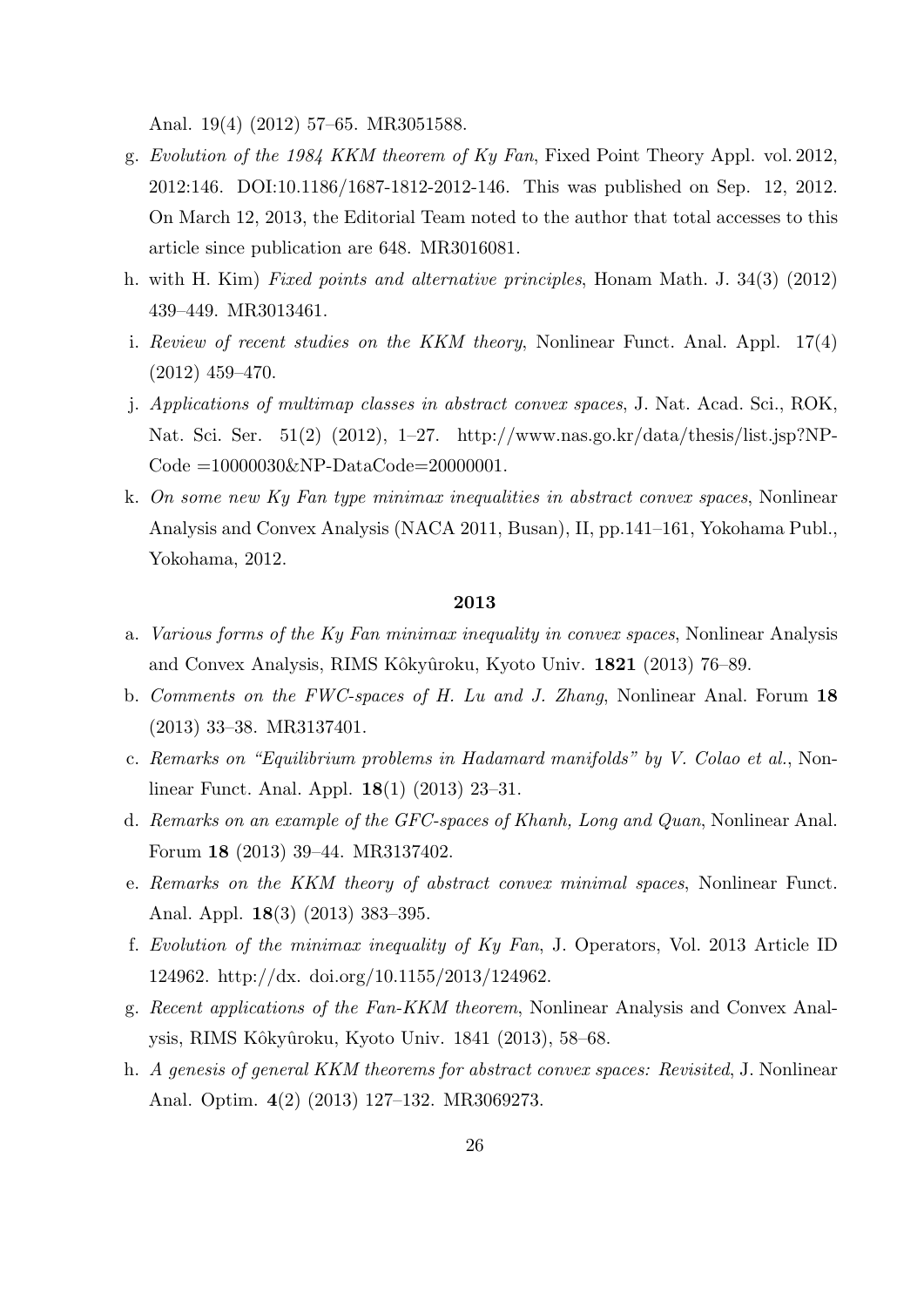- i. *A review of the KKM theory on ϕA-spaces or GFC-spaces*, Advances in Fixed Point Theory **3**(2) (2013), 353–382.
- j. *Generalizations of the KKMF principle having coercing families*, J. Nonlinear Anal. Optim. **4**(2) (2013), 30–40. MR3145677.
- k. *The Fan-Browder alternatives on abstract spaces: Generalizations and applications,* J. Nat. Acad. Sci., ROK, Nat. Sci. Ser. 52(2) (2013) 1–55. http://www.nas.go.kr/data/ thesis/list.jsp?NP-Code  $=10000030$ &NP-DataCode $=20000001$

- a. (with Jinlu Li) *Generalized Nash equilibria of nonmonetized noncooperative games lattices*, British J. Econ. Manag. Trade, **4**(1) (2014), 97–110.
- b. *Current works of Korean mathematicians*, Nonlinear Anal. Forum **19** (2014), 1–13.
- c. *Review of recent studies on the KKM theory*, II, Nonlinear Funct. Anal. Appl. **19**(1) (2014) 143–155.
- d. *Recent applications of the generalized KKM theorems*, Proceedings of the Asian Conference on Nonlinear Analysis and Optimization (Matsue, Japan, 2012), 261–276, Yokohama Publ., Yokohama, 2014.
- e. *Remarks on fixed points, maximal elements, and equilibria of economies in abstract convex spaces, Revisited*, Nonlinear Anal. Forum **19** (2014) 109–118. MR3243878.
- f. *Recollecting basic theorems of the KKM theory*, Nonlinear Analysis and Convex Analysis, RIMS Kôkyûroku, Kyoto Univ. 1923 (2014), 151-162.
- g. *Evolution of the Fan-Browder type alternatives*, Nonlinear Analysis and Convex Analysis (NACA 2013, Hirosaki), pp.401–418, Yokohama Publ., Yokohama, 2014.
- h. *Recollecting joint works with B. E. Rhoades*, Indian J. Math. 56(3) (2014) 263–277. MR3288516.
- i. *Recent results in analytical fixed point theory*, J. Nat. Acad. Sci., ROK, Nat. Sci. Ser.  $53(2)(2014)$  1–22. http://www.nas.go.kr/data/thesis/list.jsp?NP-Code =10000030&NP-DataCode=20000001

- a. *Remarks on fixed point and generalized vector equilibrium problems*, Nonlinear Anal. Forum 20 (2015) 33–41. MR3444052.
- b. *Comments on "Some remarks on Park's abstract convex spaces"*, Nonlinear Anal. Forum 20 (2015) 161–165. MR3444062.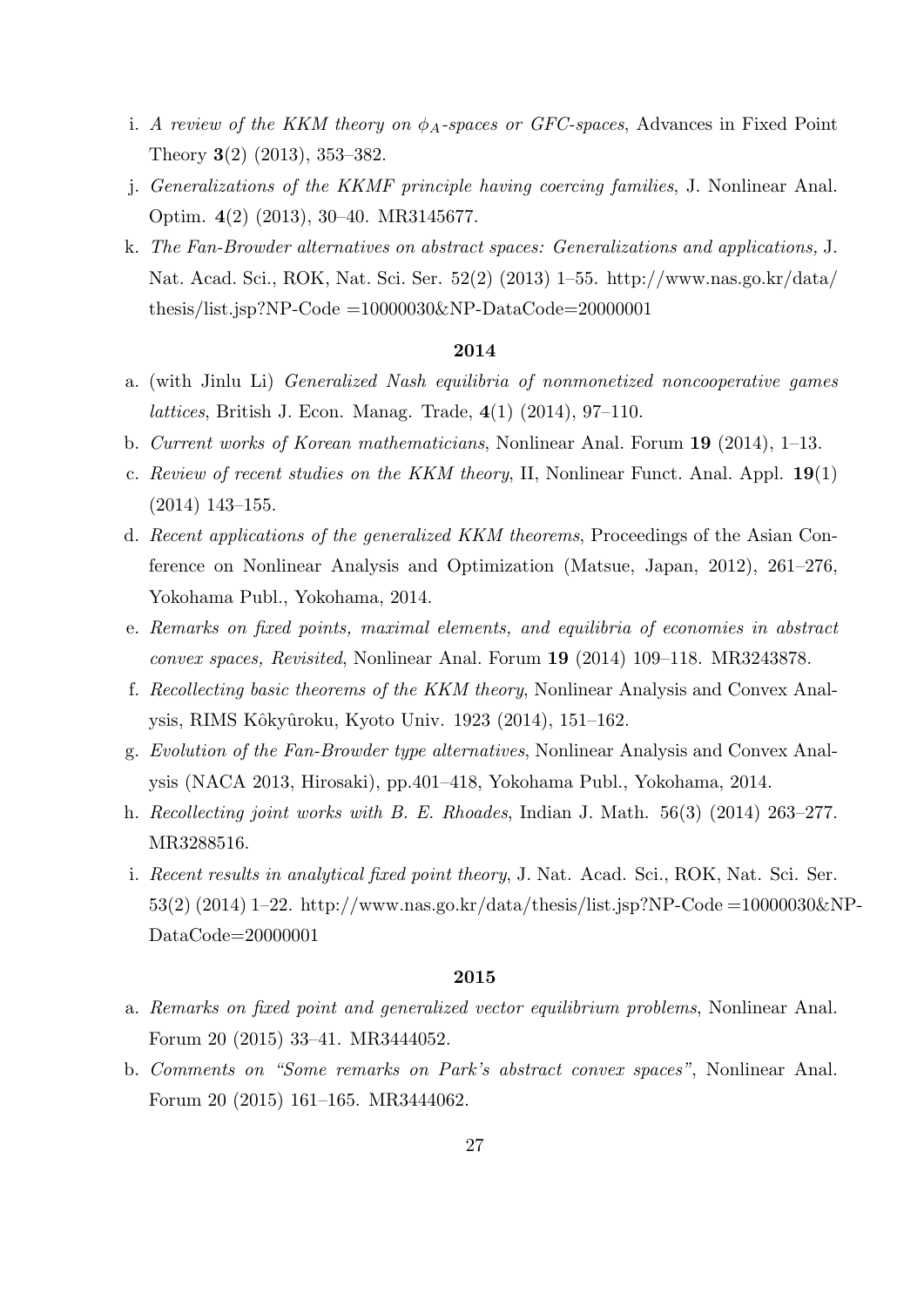- c. *Remarks on the concept of abstract convex spaces*, RIMS Kôkyûroku, Kyoto Univ. 1963 (2015) 87–99.
- d. *Recent studies on the KKM Theory A Review*, J. Nat. Acad. Sci., ROK, Nat. Sci. Ser. 54(1) (2015), 1–30.
- e. *Evolution of the KKM Theory of hyperconvex spaces*, J. Nat. Acad. Sci., ROK, Nat. Sci. Ser. 54(2) (2015) 1–28.
- f. *Making new KKM spaces from old*, Nonlinear Funct. Anal. Appl. 20(4) (2015) 561– 577.
- g. *Existence theorems for generalized Nash equilibrium problems*, Bangmod Int. J. Math. Comp. Sci. 1(1) (2015) 1–9. http://bangmod-jmcs.kmutt.ac.th/

- a. *A unification of generalized Fan-Browder type alternatives*, J. Nonlinear Convex Anal. **17**(1) (2016) 1–15. MR3460129.
- b. *Recent applications of some analytical fixed point theorems*, Nonlinear Analysis and Convex Analysis (NACA 2015, Chiang Rai), pp.259–273. Yokohama Publ., Yokohama, 2016.
- c. *New examples of KKM spaces*, Nonlinear Anal. Forum 21(1) (2016) 23–35. MR3642825.
- d. *Comments on the KKM theory of metric type spaces*, Linear and Nonlinear Anal. 2(1) (2016) 39–45. MR3574137.
- e. *Remarks on abstract convexity spaces of Xiang et al.*, Nonlinear Funct. Anal. Appl. **21**(2) (2016) 249-261.
- f. *A unified approach to generalized KKM maps*, J. Nat. Acad. Sci., ROK, Nat. Sci. Ser. 55(1) (2016) 1–20.
- g. *On the KKM theory of locally p-convex spaces*, RIMS Kˆokyˆuroku, Kyoto Univ. 2011 (2016) 70–77.
- h. *Basis of applications of the KKM theory*, J. Nat. Acad. Sci., ROK, Nat. Sci. Ser. 55(2) (2016) 41–73.
- i. *History of 70 Years of the Korean Mathematical Society* (Chaired the Editorial Committee), Korean Mathematical Society, 2016, 844pp.

## **2017**

A. *Generalizations of Khamsi's KKM and fixed point theorems on hyperconvex metric spaces*, Nonlinear Anal. Forum 22(2) (2017) 7–15.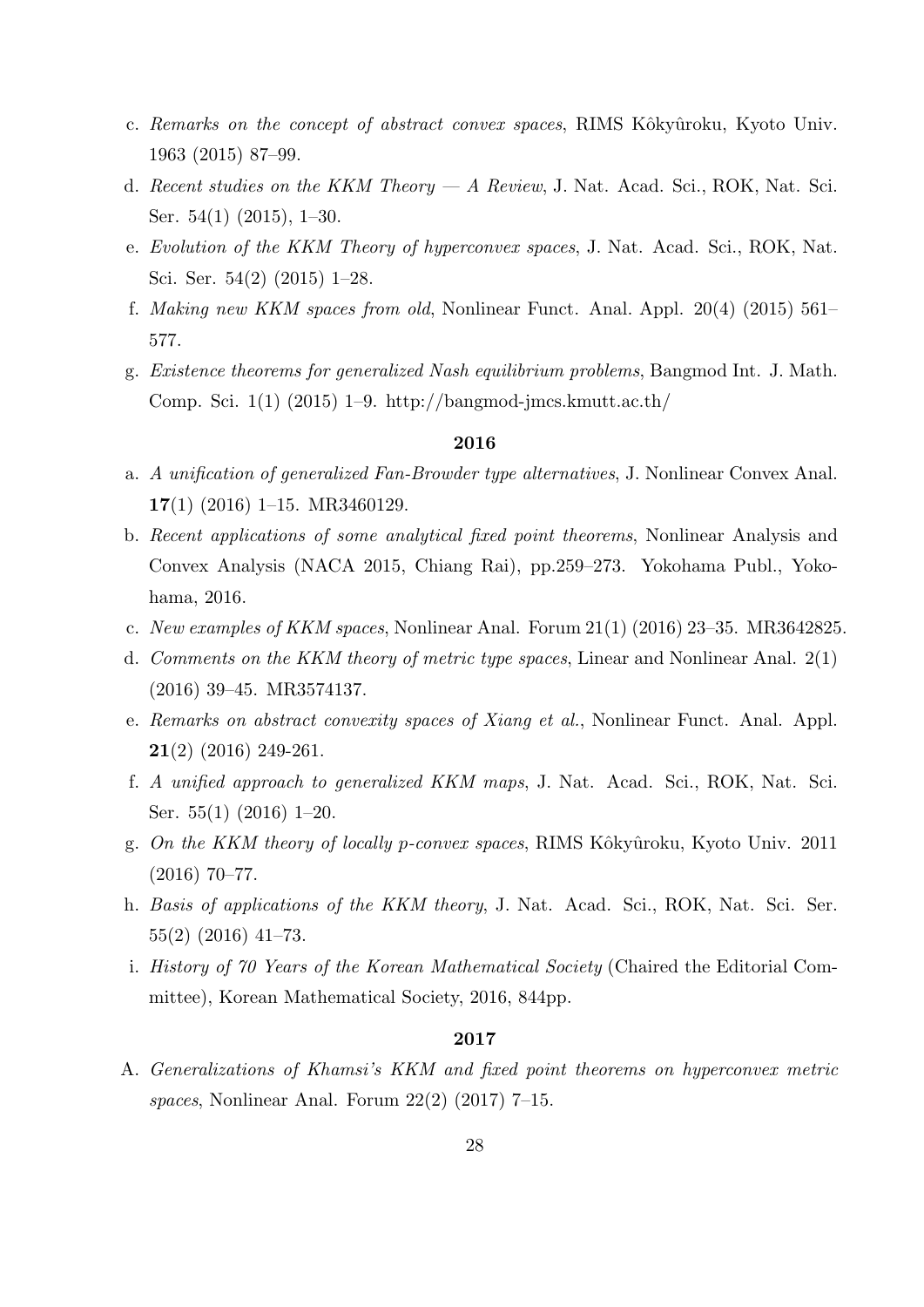- B. *A history of the KKM Theory*, J. Nat. Acad. Sci., ROK, Nat. Sci. Ser. 56(2) (2017) 1–51.
- C. *On the n-KKM principle for abstract convex spaces*, Nonlinear Funct. Anal. Appl. 22(5) (2017) 925–934.
- D. *Theory of Abstract Convex Spaces*, Nat. Acad. Sci., Republic of Korea, 2017, 410pp. [in Korean and English]
- f. *On multimap classes in the KKM theory*, presented at RIMS2017.

- A. *Contributions of Andrzej Granas to the KKM theory*, Nonlinear Analysis Forum **23** (2018) 1–16. MR3784695
- B. *Generalizations of the Ricceri type intersection theorem*, Nonlinear Analysis Forum **23** (2018) 17–26. MR3784696
- C. *From simplices to abstract convex spaces A brief history of the KKM theory*, Results in Nonlinear Analysis **1**(1) (2018) 1–12.
- D. *The Hahn-Banach type or the KKM type?* J. Nat. Acad. Sci., ROK, Nat. Sci. Ser. **57**(1) (2018) 1–33.
- E. *Variational relations in abstract convex spaces*, Res. Fixed Point Theory Appl. Vol. 2018, Article ID 2018014, 08 pages
- F. *On various multimap classes in the KKM theory and their applications*, Adv. Theory Nonlinear Anal. Appl. **2** (2018) 88–105.
- G. *Some use of weak topologies in the KKM theory*, RIMS Kôkyûroku, Kyoto Univ. 2065 (Aug. 31 - Sep. 2, 2016), Apr. 2018, 51–62.
- H. *A panoramic view of the KKM theory on abstract convex spaces*, J. Nat. Acad. Sci., ROK, Nat. Sci. Ser. **57**(2) (2018) 1–46.
- I. *Generalizations of some KKM type results on hyperbolic spaces*, Nonlinear Funct. Anal. Appl. **23**(4) (2018) 805–818.
- J. On the minimax inequality of Brézis-Nirenberg-Stampacchia, (presented at NAO-Asia2016), J. Nonlinear Convex Anal. **19**(9) (2018) 1493–1501. MR3897195

- A. *Various variational relation problems in abstract convex spaces*, Advances in Nonlinear Variational Inequalities **22**(1) (2019) 1–13.
- B. *KKM implies Hahn-Banach*, Results in Nonlinear Analysis **2**(1) (2019) 7–17.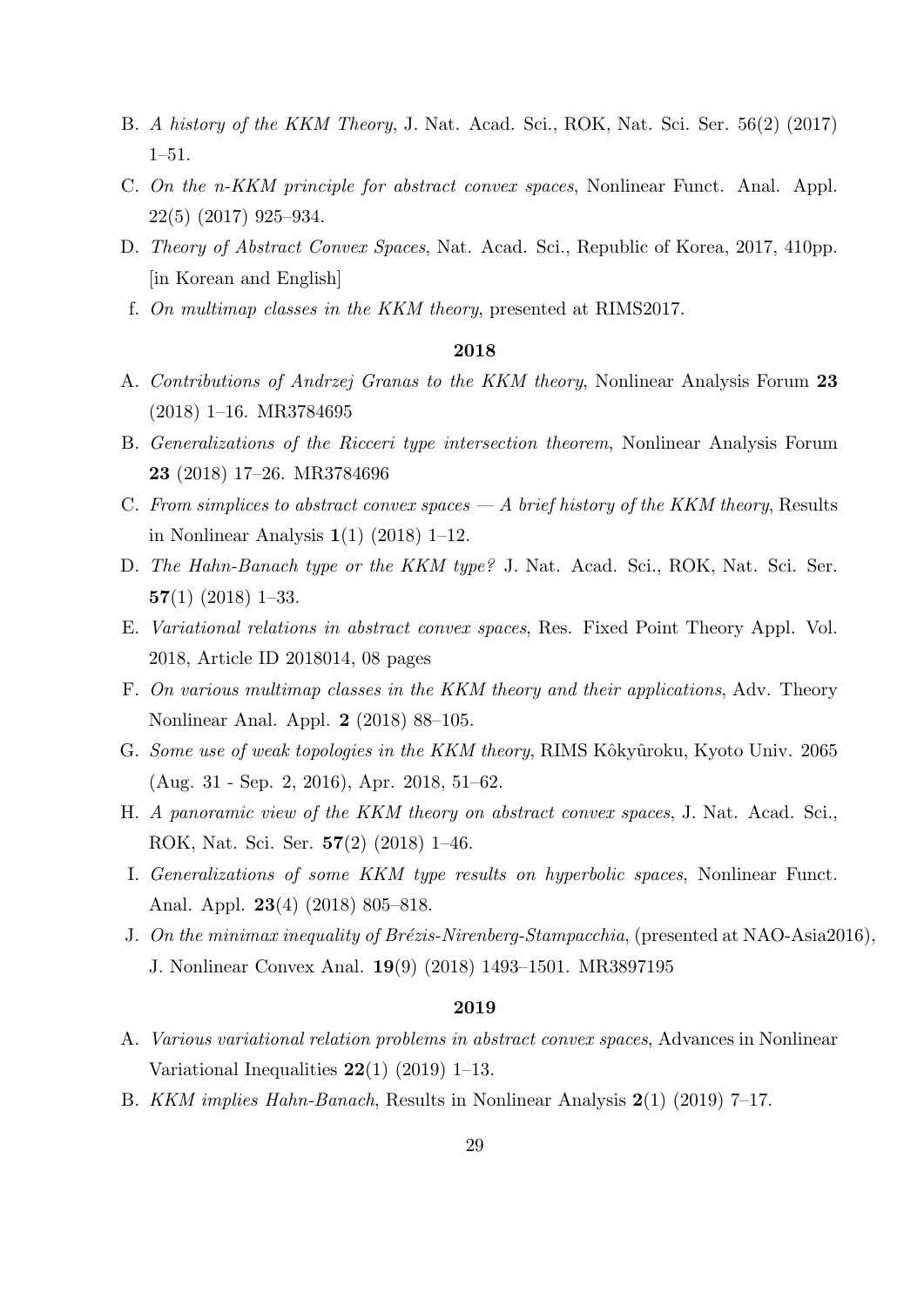- C. *Some general fixed point theorems on topological vector spaces*, Appl. Set-Valued Anal. Optim. 1(1) (2019) 19-28.
- D. *Forty five years with fixed point theory*, J. Fixed Point Theory 2019(2019) Article ID 1 (13 Feb. 2019) 1–25.
- E. *Riemannian manifolds are KKM spaces*, Adv. Theory Nonlinear Anal. Appl. **3**(2) (2019) 64–73.
- F. **B***-spaces are KKM spaces*, J. Nonlinear Convex Anal. **20**(4) (2019) 739–746.
- G. *A panoramic view of the realm of Ky Fan's 1952 lemma*, Nonlinear Analysis and Convex Analysis (NACA 2017, Chitose, Hokkaido), Yokohama Publ., Yokohama, 2019.
- H. *From Hadamard manifolds to Horvath spaces*, J. Nat. Acad. Sci., ROK, Nat. Sci. Ser. **58**(1) (2019) 1–36.
- I.=404. *Generalizations of hyperconvex metric spaces*, Results in Nonlinear Analysis **2**(2) (2019) 71–82.
- J.=403. *On further examples of partial KKM spaces*, J. Fixed Point Theory, 2019, 2019:10 (18 June, 2019).
- K.=402. Some equivalents of the Hahn-Banach theorem, J. Fixed Point Theory, 2019, 2019:13 (2 August, 2019).
- L.=383. On multimap classes in the KKM theory, RIMS Kôkyûroku, Kyoto Univ. 2114 (Aug. 30 - Sep. 1, 2017), May, 2019, 73–81.
- M.=399. *Extending the realm of Horvath spaces*, J. Nonlinear Convex Anal. **20**(9) (2019)
- N.=401. *Basis of applications of the KKM theory, II*, J. Nat. Acad. Sci., ROK, Nat. Sci. Ser.

#### **From 2020**

- A.=384. *Various examples of the KKM spaces*,(presented at IWNAO2018), J. Nonlinear Convex Anal.
- B.=387. *Applications of convex-valued KKM maps*, presented at RIMS2018
- C.=405. *Extending KKM theory to a large scaled logical system*, JNCA
- D.=410B. Variational relation problems in abstract convex spaces, RIMS2019
- E.=410D. *Applications of the KKM family of multimaps*
- F.=410G. *KKM implies the Brouwer fixed point theorem: Revisited*

[2019. 4. 23.] According to MathSciNet of the American Mathematical Society, Sehie Park has 298 publications and is cited 1573 times by 426 authors.